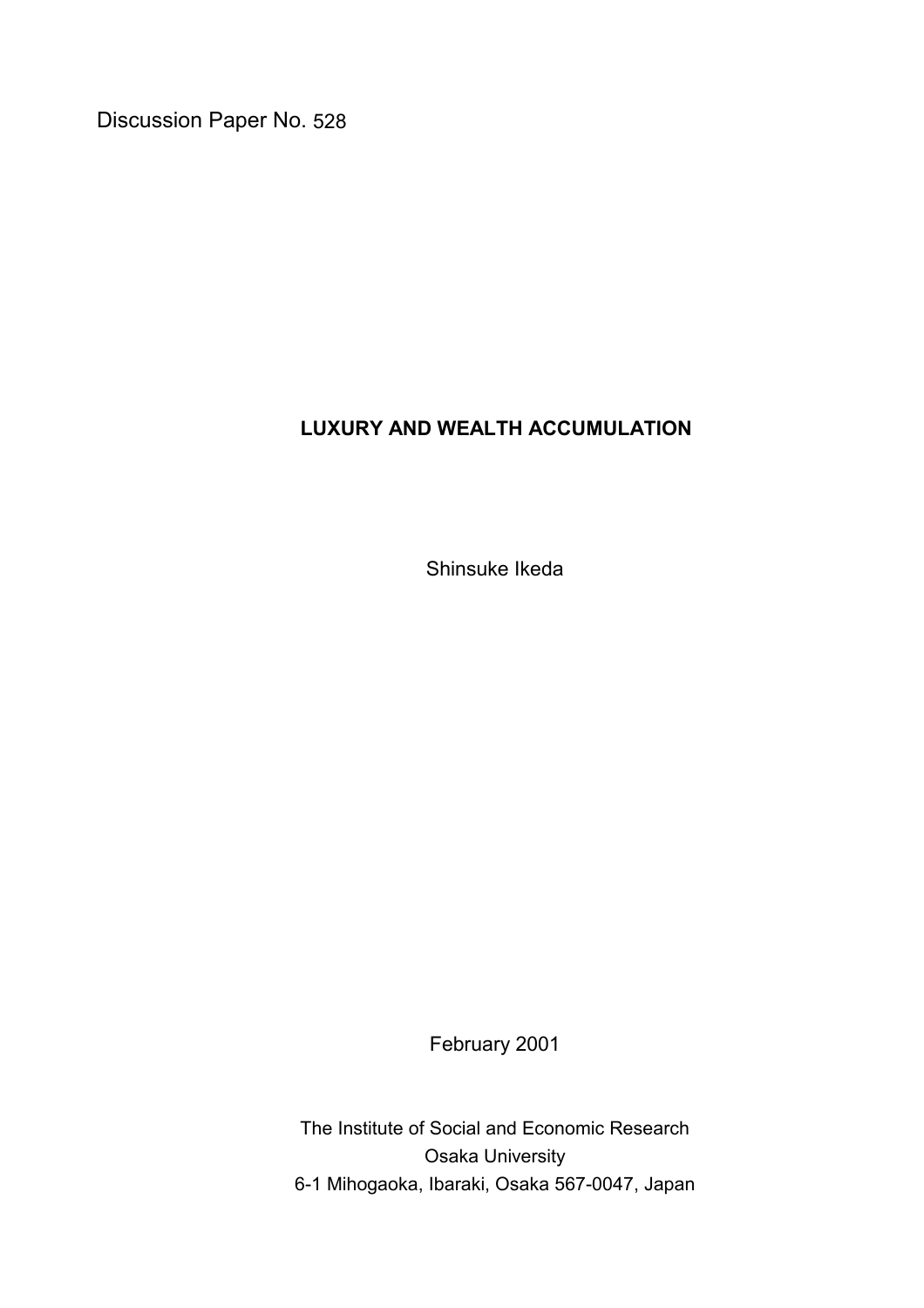# Luxury and Wealth Accumulation

## Shinsuke IKEDA<sup>\*†</sup>

The Institute of Social and Economic Research, Osaka University February 2001

#### Abstract

This paper develops a model of luxury goods by incorporating weakly non-separable, recursive preferences. In a two-good framework, a quasi-luxury is defined as a good whose marginal rate of substitution is increasing in wealth. Under certain conditions, it is identical to a luxury good. Consumers wait for quasi-luxuries more (less) patiently than for quasi-necessities when they expect to be happier (unhappier) in the future. The preference for quasi-luxuries promotes optimal wealth accumulation and hence growth. In a two-country economy, the less patient country with stronger quasi-luxury preferences can be wealthier than the more patient country.

Keywords: Quasi-luxury goods; luxury; wealth; weakly non-separable preferences; time preference; growth; wealth distribution.

JEL classification: D91, E21, F34.

¤I would like to thank to D. Dasgupta, K. Futagami, C.Y. Horioka, K. Mino, F. Ohtake, T. Ono, Y. Ono, M. Saito, Y. Tsutsui and the participants at the ISER Seminar and the Macro Research Seminar for helpful discussions on the ealier versions of the paper. A part of this research is financially supported by The Matsushita International Foundation  $(\#00-049).$ 

<sup>†</sup>Correspondence. Shinsuke Ikeda, The Institute of Social and Economic Research, Osaka University, 6-1 Mihogaoka, Ibaraki, Osaka 567-0047, Japan. Telephone: +81(6)6879- 8568. Fax: +81(6)6878-2766. E-mail: ikeda@iser.osaka-u.ac.jp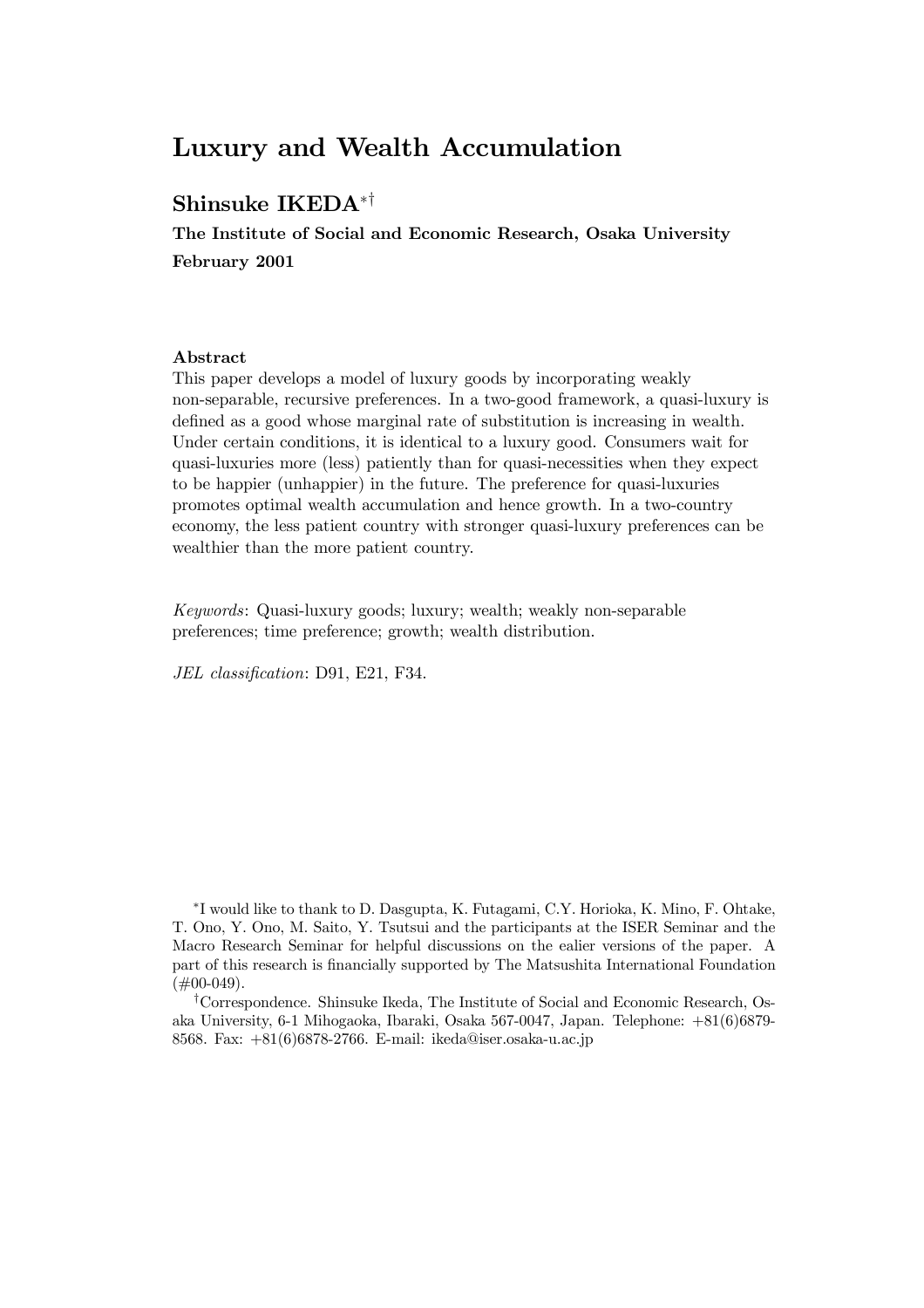Countries which have sumptuary laws, are generally poor. (Sir Dudley North, Discourses Upon Trade, 1691, p. 14)

### 1 Introduction

By definition, the wealthier allocate higher proportions of their expenditures to luxuries than the poorer do. The standard price theory (see, e.g., Deaton and Muellbauer (1983)) would describe this by saying that the richer consume more luxuries because they have more wealth. In dynamic consumer theory, however, the statement is not perfect: how much wealth consumers accumulate is a part of their lifetime utility-maximization problem, as is how much of each good they consume in each period. Comprehensive understanding of luxury expenditures entails dynamic analysis.

This paper develops a dynamic theory of luxury consumption, focusing on the bilateral relationship between luxury and wealth accumulation. Particularly emphasized is the causal effect that pursuit of luxury goods has on wealth accumulation. The topic of how preferences for luxury goods affect the total amount of national wealth goes back to at least the era of David Hume and Adam  $Smith<sup>1</sup>$ . The paper is a tentative response to their question using modern consumption theory. Based on the procedures used by Shi  $(1994)$ , weakly non-separable preferences are specified in a simple two-good model of recursive preferences, such that the intratemporal marginal rate of substitution (MRS) between two goods depends on the future consumption streams through current welfare.<sup>2</sup> Relative preferences for the two goods, measured by the MRS, then depend on current welfare and hence current wealth holdings. With the resultant non-homothetic preference structure, a good whose MRS is increasing (decreasing) in wealth is called a quasi-luxury (quasi-necessity). Under a certain condition, quasi-luxuries are identical to luxury goods. The purposes of the present paper are (i) to characterize luxury goods from the viewpoint of intertemporal resource allocation; and (ii)

<sup>1</sup>See Brewer (1998) and Mason (1998).

<sup>2</sup>Weakly non-separable preferences under recursive preferences are analyzed by several authors (e.g., Lucas and Stokey (1984), Judd (1985), Epstein, Ham, and Zin (1988), Shi (1994), Ikeda (2001)). Shi conducts the most systematic analysis to discuss the intertemporal leisure-consumption choice under distortionary taxation on capital and labor. By applying his analysis to a small-country model with two traded goods, Ikeda (2001) shows that, in contrast to the literature, a terms-of-trade deterioration can worsen the current account, i.e., the Harberger-Laursen-Metzler effect can take place.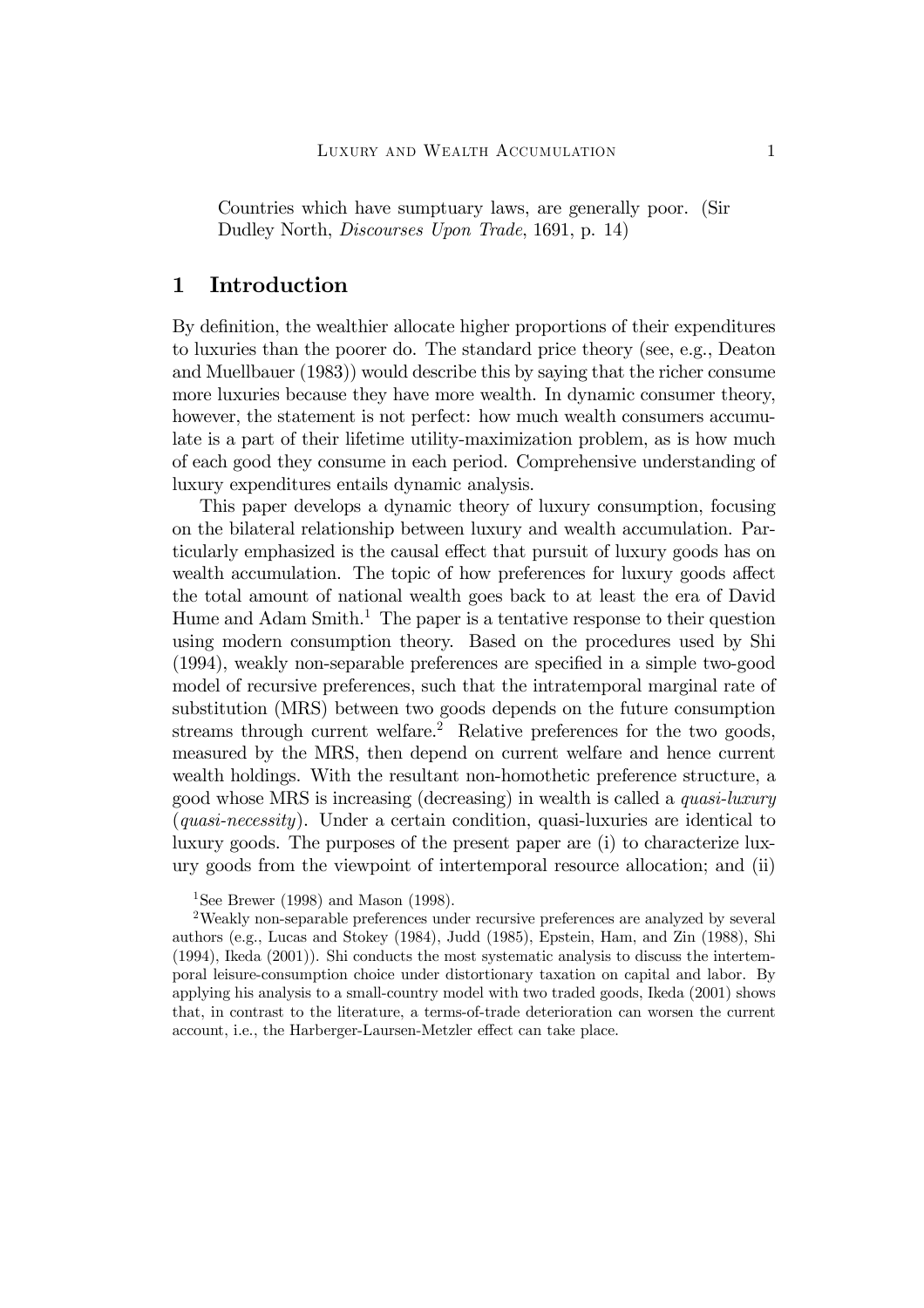to show that wealth accumulation and distribution depend on consumers' intratemporal preferences for these luxury goods.

Quasi-luxuries are characterized by two properties. First, consumers wait for quasi-luxury consumption more (less) patiently than for quasi-necessity when they expect to be happier (unhappier) in the future. This property helps to understand consistently two contrasting patterns of luxury consumption that are commonly observed: Some people save luxuries today to enjoy tomorrow, while other people enjoy luxurious lives today by loans and live on necessity goods tomorrow to pay back their debts. Which pattern takes place depends on the future course of the welfare of consumers.

Second, given constant market prices, strong preferences for quasi-luxury goods are shown to promote consumers' optimal wealth accumulation. Alternatively stated, quasi-luxury induces a preference for wealth. This savingpromoting property of quasi-luxury preferences is then applied to the models of neoclassical growth and a two-country world economy, showing two main results: (i) the stronger the quasi-luxury preference, the more capital is accumulated in steady state; and (ii) even if production flows and utilitydiscounting functions are both internationally (interpersonally) identical, a country with a stronger quasi-luxury preference holds more wealth in the long run than a country with a weaker preference. As a corollary of (i), luxury taxes harm growth, as Sir Dudley North pointed out more than three centuries ago (see the epigraph). From (ii) and continuity, a less-patient country with a stronger quasi-luxury preference can be wealthier than a more-patient one.

Although there are strong empirical evidences against preference homotheticity (e.g., Blundell, Browning, and Meghir (1994), Attanasio and Weber (1995), and Parker (1999)), homothetic preferences have usually been assumed for simplicity in dynamic consumer theory, and few attempts have been made to analyze luxury consumption from the viewpoint of intertemporal utility maximization.<sup>3, 4</sup> Browning and Crossley  $(2000)$ , in an important

 $3$ Besley (1989) proposes a new definition for luxury which is useful in "dynamic" applications. However, dynamic optimization is not discussed there. Baland and Ray (1991) examine the effect of capital accumulation on unemployment by using a model in which luxury and basic goods compete for the use of the scarce resources. However, the analysis is essentially static, assuming that capital accumulation is exogenous.

4There are several important contributions to dynamic macroeconomics that can be reinterpreted in the luxury-necessity terms. For example, in the status (wealth)-seeking literature (e.g., Cole, Mailath, and Postlewaite (1992), Corneo and Jeanne (1999)), a high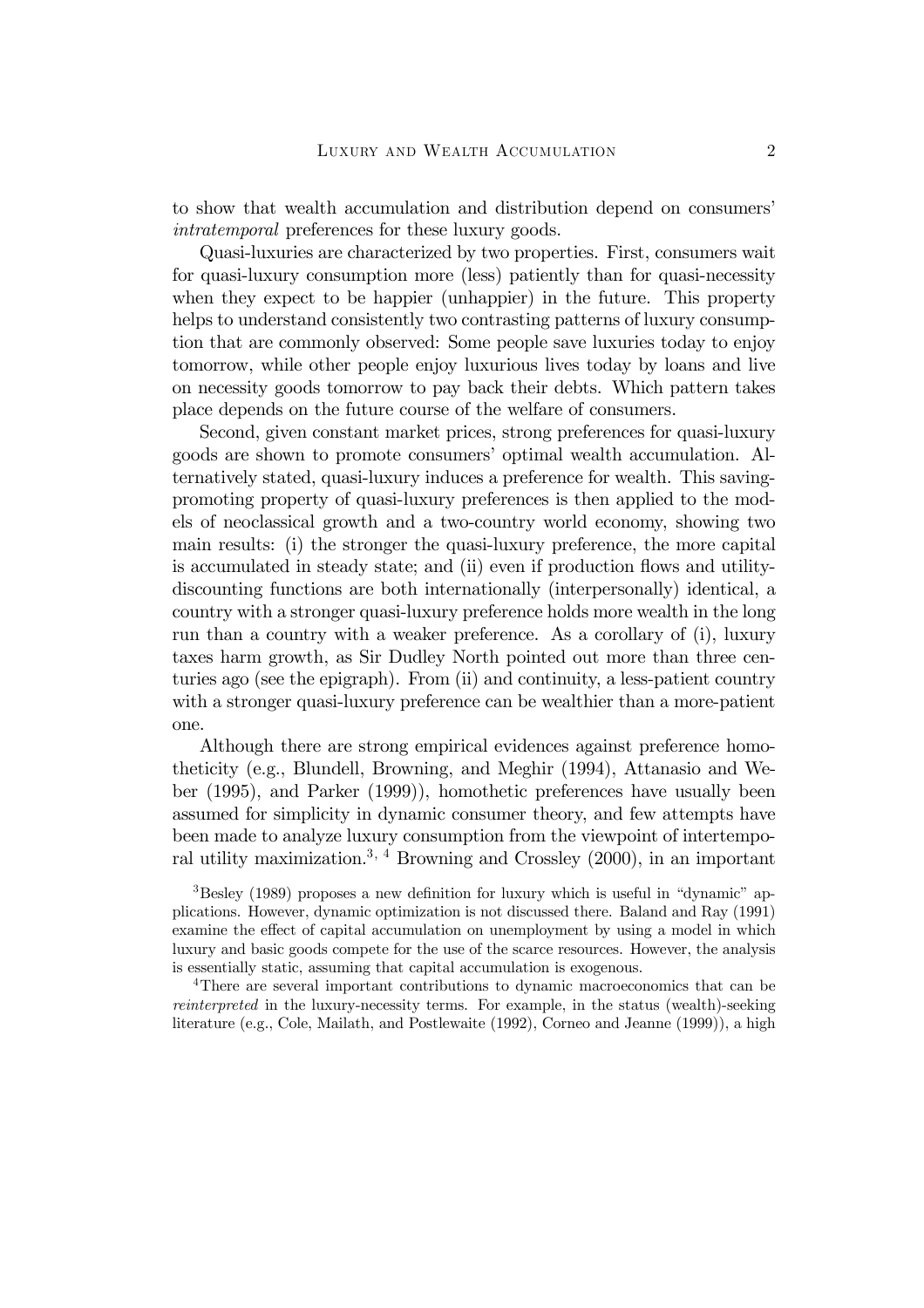exception using a two-good, two-period model of the time-additive utility function, show that luxury goods have higher elasticities of intertemporal substitution and hence are easier to postpone than necessity goods. This paper re-examines this issue in the recursive preference framework by relating quasi-luxury goods to luxury goods. My contribution in this regard is the finding that luxury goods can be featured by the relative magnitudes of good-specific time preferences as well as of good-specific intertemporal substitution elasticities. Even when good  $x$  is not easier to postpone than good  $c$ , it turns out that  $x$  can be a luxury good if consumers are more patient with respect to  $x$  than with respect to  $c$  when they are getting happier, i.e., if it is a quasi-luxury.

In the dynamic macro literature, international (interpersonal) wealth distribution has been explained by referring to differences in four determinants: (i) the subjective discount rate (e.g., Ramsey (1928), Devereux and Shi  $(1991)$ ; (ii) productivity growth (e.g., Obstfeld and Rogoff  $(1996)$ , Frenkel and Razin (1992)); (iii) age structures (e.g., Buiter (1981), Obstfeld and Rogoff  $(1996)$ , Frenkel and Razin  $(1992)$ ; and  $(iv)$  random income fluctuation (e.g., Clarida (1990), Becker and Zilcha (1997)). To focus on implications of the luxury preference, these factors are not considered. The punch line of my result lies in the finding that wealth accumulation is still affected by intratemporal preferences for luxury.

The rest of the paper is organized as follows. Section 2 presents the basic framework to define (quasi-) luxury goods, and analyses the relation between preferences for them and consumers' optimal wealth accumulation. Section 3 considers implications of the luxury preference for economic growth by using a simple neoclassical model. In section 4, the analysis is extended to a two-country economy model, where a box diagram is introduced to aid the discussions. Section 5 concludes the paper.

"status" can be regarded as a luxury good, so that the preference for luxury is growth promoting. Our result differs from theirs in that the wealth preference is induced by preferences for usual-marketed commodities, instead of for non-marketed goods such as status and marriage.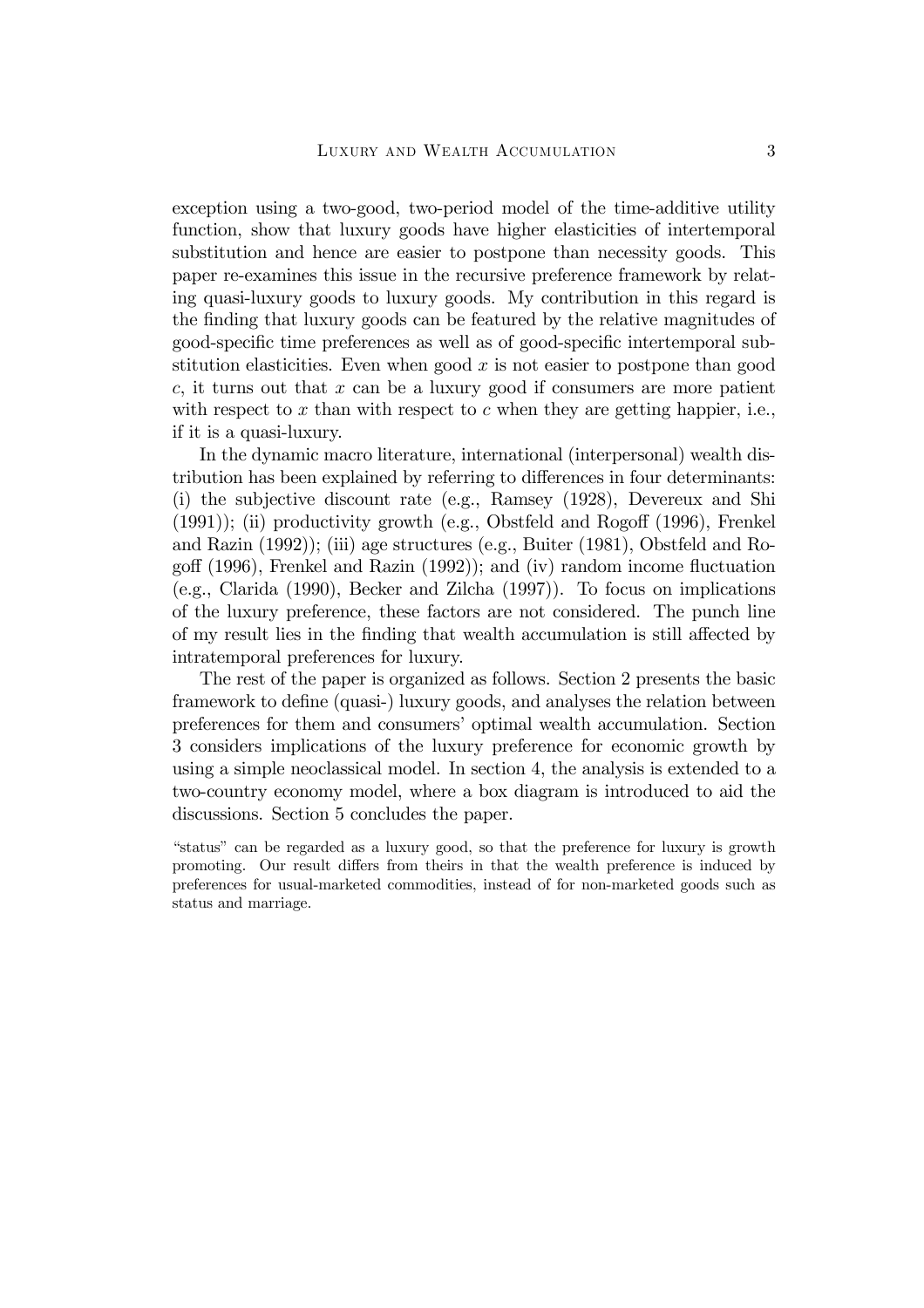#### 2 Consumption behavior with quasi-luxury goods

#### 2.1 Consumer preferences and quasi-luxury goods

Consider infinitely lived consumers. There are two distinct consumption goods c and x. Let  $u(c, x)$  be the instantaneous utility function of a representative consumer. The  $u(c, x)$  is assumed to satisfy the regularity conditions such as concavity, monotonicity, and the Inada condition. Preferences of consumers are given by the following lifetime utility function:

$$
U(0) \equiv \int_0^\infty u(c(t), x(t)) \exp(-\Delta(t)) dt,
$$
\n(1)

where

$$
\Delta(t) = \int_0^t \delta(c(s), x(s)) ds,
$$
\n(2)

with  $\delta(\cdot, \cdot)$  (> 0) representing the instantaneous subjective discount rate. As in the literature (e.g., Uzawa (1968)),  $\delta_c > 0$  and  $\delta_x > 0$  are assumed, where  $\delta_c = \partial \delta / \partial c$ , etc. Letting  $\phi(t)$  denote the time-t lifetime utility  $U(t)$ , the corresponding generating function  $q$  is given by

 $g(c, x, \phi) = u(c, x) - \phi \delta(c, x)$ 

with which utility evolution is expressed as

$$
\dot{\phi} = -g(c, x, \phi) \text{ s.t. } \lim_{t \to \infty} \phi(t) \exp(-\Delta(t)) = 0,
$$
\n(3)

where a dot represents the time derivative, i.e.,  $\dot{\phi}(t) = d\phi(t)/dt$ . The firstorder partial derivatives  $g_c$  and  $g_x$  equal the current-value marginal utilities of  $c(t)$  and  $x(t)$  defined in terms of the Voltera derivative. It is assumed that  $g_c$  and  $g_x$  are positive. The intratemporal marginal rate of substitution (MRS) between c and x is given by  $\frac{dc}{dx}|_{U(0)=\text{const.}} = g_x/g_c(c, x, \phi)$ .

When the MRS indeed depends on current utility level  $\phi$ , consumer preferences are not weakly separable since the choice of the time-t consumption basket depends on future consumption plans. With the preferences, which are called by Shi  $(1994)$  weakly non-separable preferences, I define *quasi-luxury* goods as follows:

**Definition:** A good is a **quasi-luxury (-necessity)** good or simply a quasi-luxury (-necessity) to a consumer if and only if (iff) his or her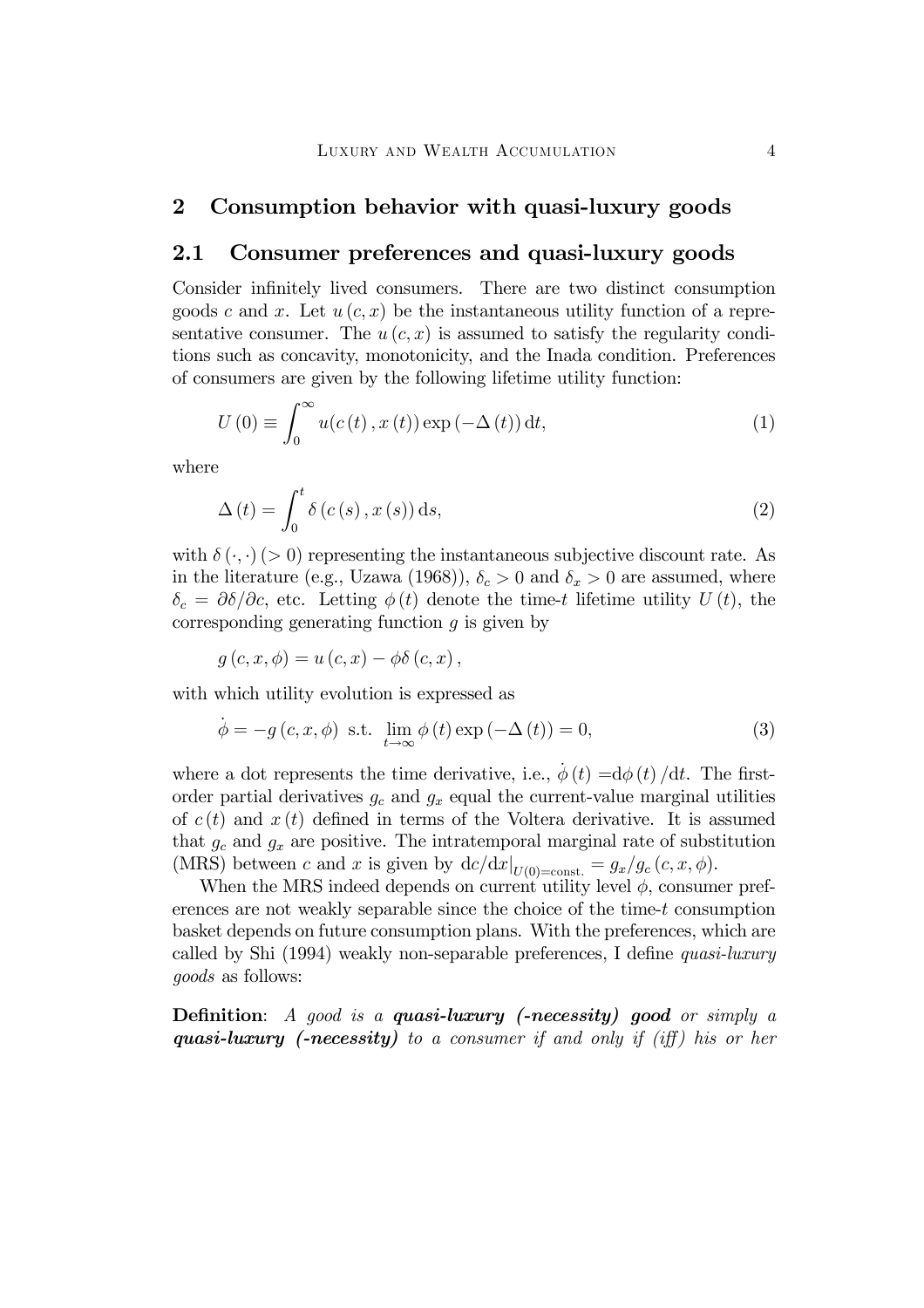relative preferences for it, measured by the MRS, are increasing (decreasing) in wealth.

It is convenient if the non-separability index  $\xi$  is defined as

$$
\xi(c, x, \phi) \equiv \frac{1}{g_x/g_c} \frac{\partial (g_x/g_c)}{\partial \phi} = \frac{\delta_c}{g_c} - \frac{\delta_x}{g_x},
$$

where the following relations are assumed:

#### Assumption 1:

$$
g_{cx} = 0, g_{cc} < 0, g_{xx} < 0, \frac{\delta g_{cc}}{g_c^2} < \xi < -\frac{\delta g_{xx}}{g_x^2}.
$$

The last three inequalities ensure the local concavity of the preference.<sup>5,6</sup> The index  $\xi$  captures how relative preferences for the two goods depend on current welfare and hence on current wealth. Without loss of generality, let us assume the following:

**Assumption 2:** Good  $x$  is a quasi-luxury good:

$$
\xi(c, x, \phi) > 0.
$$

From the definition of  $\xi$ , the MRS  $g_x/g_c$  for the quasi-luxury x along the indifference curve is larger than that along the discount rate,  $\delta_x/\delta_c$ , implying that consumers are more reluctant to sacrifice x for  $c$  to keep lifetime utility constant than to keep the discount rate constant:

:

$$
\left. \frac{\mathrm{d}c}{\mathrm{d}x} \right|_{U(0) = \mathrm{const.}} > \left. \frac{\mathrm{d}c}{\mathrm{d}x} \right|_{\delta = \mathrm{const.}}
$$

Put otherwise, to increase quasi-luxury  $x$  in exchange for quasi-necessity  $c$ , keeping the discount rate constant, improves lifetime utility and underlying wealth positions. This property plays an important role for consumers' quasiluxury preferences to affect wealth accumulation.

 $5$ See Shi (1994, appendix).

<sup>6</sup>The index  $\xi$  would be zero if the discount rate  $\delta$  were a function of felicity u, as in Uzawa (1968) and Obstfeld (1982), or if  $\delta$  were constant, as in the case of time-additive preference, or if u were constant, as in Epstein and Hynes (1983).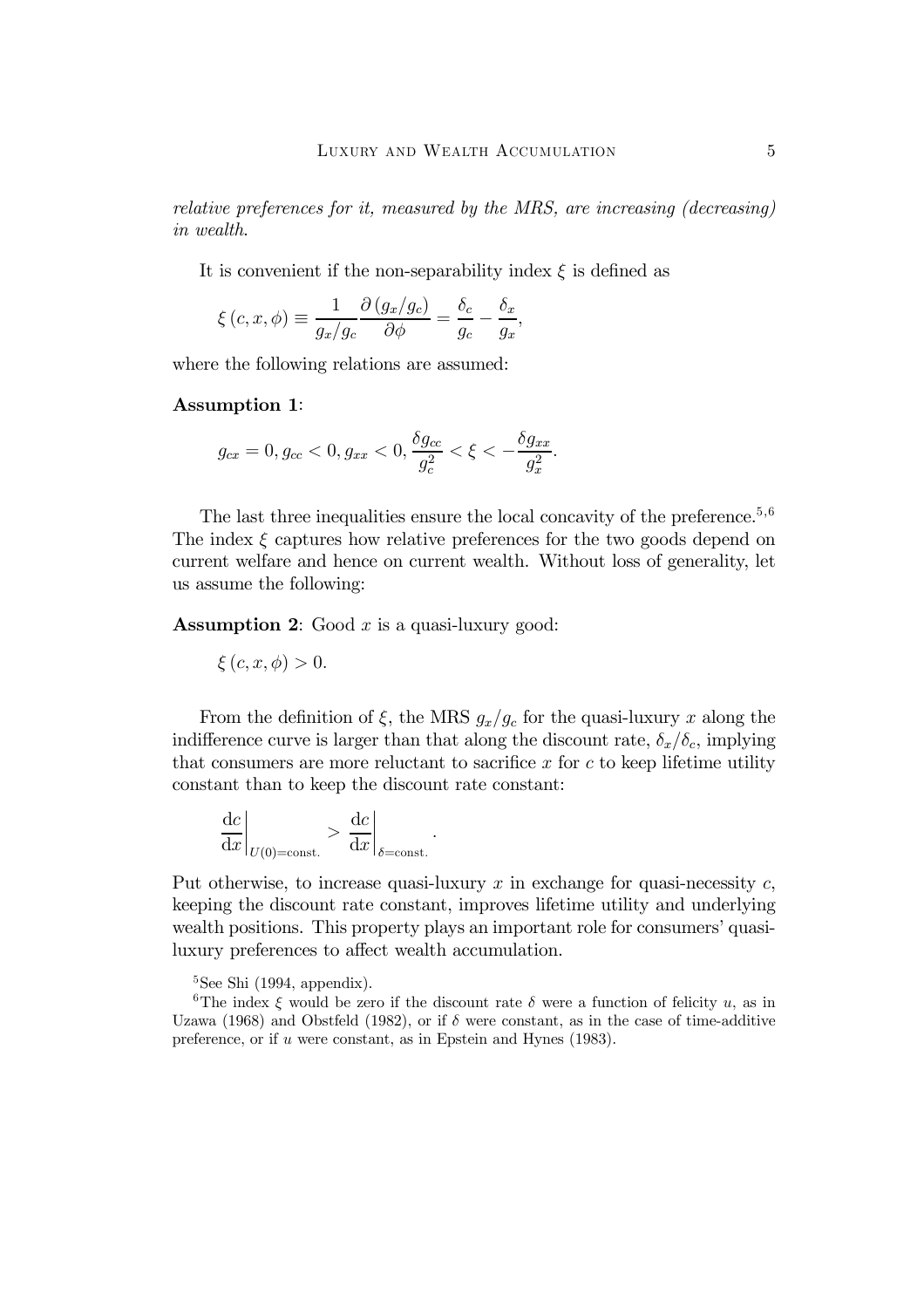Taking the good c as numeraire, let p be the relative price of the quasiluxury,  $r$  the interest rate, and  $a$  the consumer's total wealth, which may be composed of financial wealth and human capital. Consumers maximize lifetime utility  $(1)$  subject to four constraints:  $(i)$  the flow budget constraint,

$$
\dot{a}(t) = r(t) a(t) - c(t) - p(t) x(t); \tag{4}
$$

(ii) the law of motion (2) for the discount factor; (iii) the initial condition,  $a_0$  =given; and (iv) the positivity condition on a. Letting  $\lambda$  denote the current-value shadow price of savings, the optimal conditions are given by:

$$
g_c(c, \phi) \equiv u_c(c, x) - \phi \delta_c(c, x) = \lambda,
$$
  
\n
$$
g_x(x, \phi) / g_c(c, \phi) = p,
$$
  
\n
$$
\dot{\lambda} = (\delta(c, x) - r) \lambda,
$$
\n(5)

and the transversality conditions for  $a$  and  $\phi$ .

The optimal dynamics for  $(a, c, x, \phi, \lambda)$  are generated by five equations (3), (4), and (5) under the initial and transversality conditions. To reduce the system, define the rate of time preference  $\rho^c$  with respect to c as

$$
\rho^{c} \equiv -\frac{\mathrm{d}\ln g_{c}\left(c\left(t\right),\phi\left(t\right)\right)\exp(-\Delta\left(t\right))}{\mathrm{d}t}\bigg|_{\dot{c}=0},\,
$$

where  $g_c \exp(-\Delta)$  represents the present-value marginal utility of c. Then, the first and third equations in  $(5)$  can be reduced to

$$
\dot{c} = -\frac{g_c}{g_{cc}} \left( r - \rho^c \left( c, x, \phi \right) \right),\tag{6}
$$

where

$$
\rho^{c}(c,x,\phi) = \delta(c,x) - \frac{\delta_{c}(c,x)}{g_{c}(c,\phi)}g(c,x,\phi). \tag{7}
$$

In exactly the same way, the optimal dynamics of quasi-luxury consumption can be obtained by defining the rate of time preference  $\rho^x$  with respect to x. From (5), the dynamics are not independent of (6).

By comparing  $(7)$  with the corresponding equation for good x, quasiluxury goods can be characterized from the viewpoint of impatience: from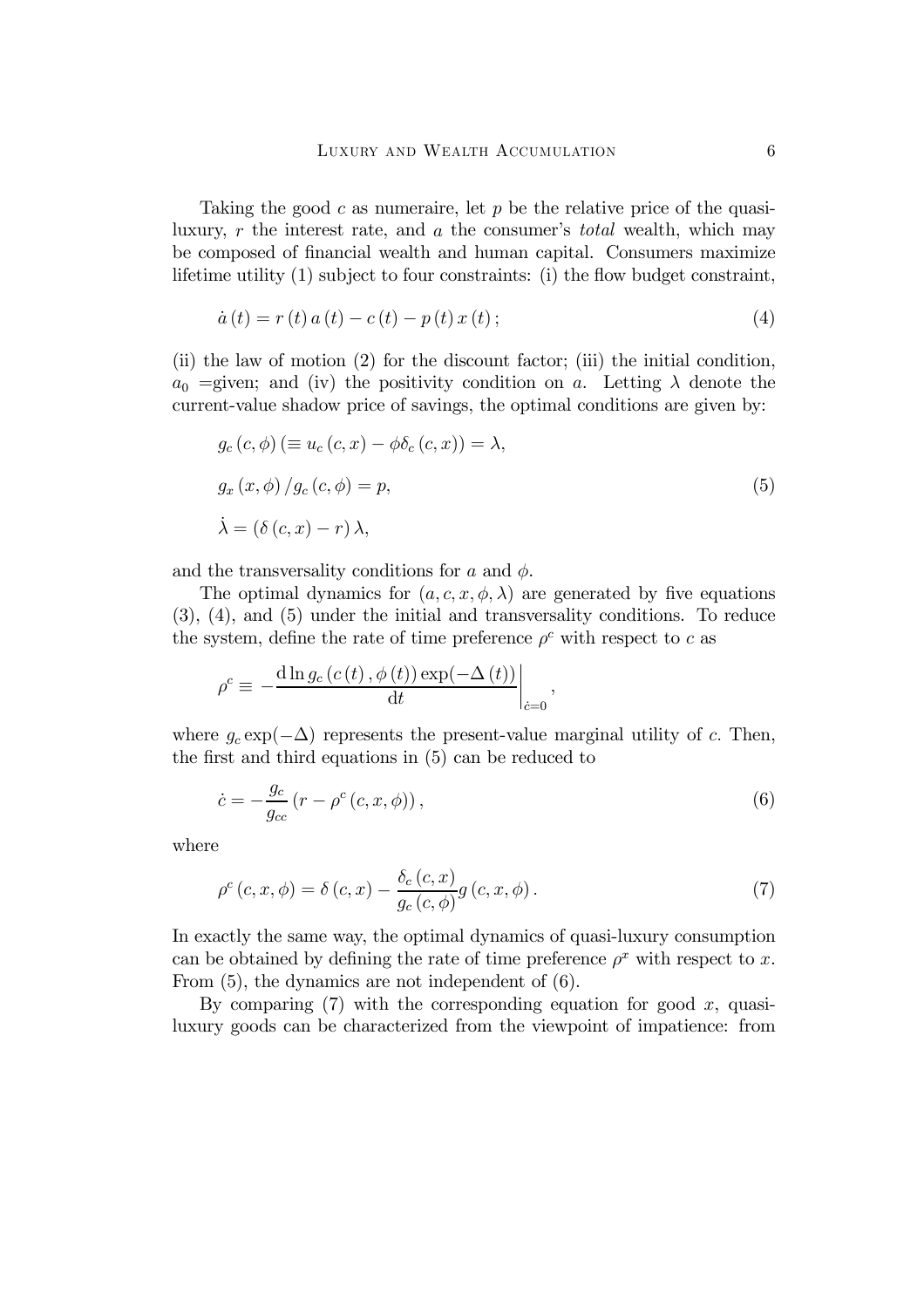(3) and the definition of  $\xi$ , the difference between the two good-specific time preferences satisfies

$$
\rho^c - \rho^x = \xi \dot{\phi},
$$

which, under Assumption 3, implies  $\rho^x \leq \rho^c$  as  $\phi \geq 0$ . This characterizes quasi-luxuries as follows:

Proposition 1: When welfare is improving (deteriorating) over time, consumers are more (less) patient with respect to quasi-luxury consumption than with respect to quasi-necessity consumption.

Alternatively stated, consumers can wait for consuming quasi-luxuries more patiently than for consuming quasi-necessities when they expect to be happier or wealthier in the future, whereas they cannot when getting unhappier or poorer. This describes well our daily consumption behavior towards luxuries. For example, many young people with poor future prospects often enjoy outrageous luxurious consumption (luxurious suits, brand-new cars, expensive restaurant dinners with friends, etc.) by using credit cards and, at the same time, save daily necessity consumption (living in cheap apartment rooms, having junk food for daily dinners, etc.). The "Last Supper" might well have been luxurious since the sufferings on the cross were expected next day. People tend to spend large portions of unlabored lucky income, e.g., lottery prizes, poker, etc., on luxuries.<sup>7</sup> In contrast, many entrepreneurs and professional sports players likely save luxury consumption when young, instead of enjoying luxuries by loans, to accumulate human and nonhuman capital, until they can afford to enjoy luxurious lives in the future.<sup>8</sup> Upon an unexpected unlucky expense, consumers usually decrease more luxuries than necessities. These two contrasting consumption patterns, i.e., consuming more luxuries today and less tomorrow than necessities, or consuming less luxuries today and more tomorrow, can be rationalized consistently by Proposition 1: either pattern can take place, depending on whether the consumer's welfare state is deteriorating or improving, or whether he or she is happier or unhappier than expected to be in the future.

<sup>7</sup> In this sense, "ill got, ill spent" could be regarded as rational behavior.

<sup>8</sup>Likewise, during World War II, Japanese people saved luxury consumption under the slogan: "Luxury is our enemy!".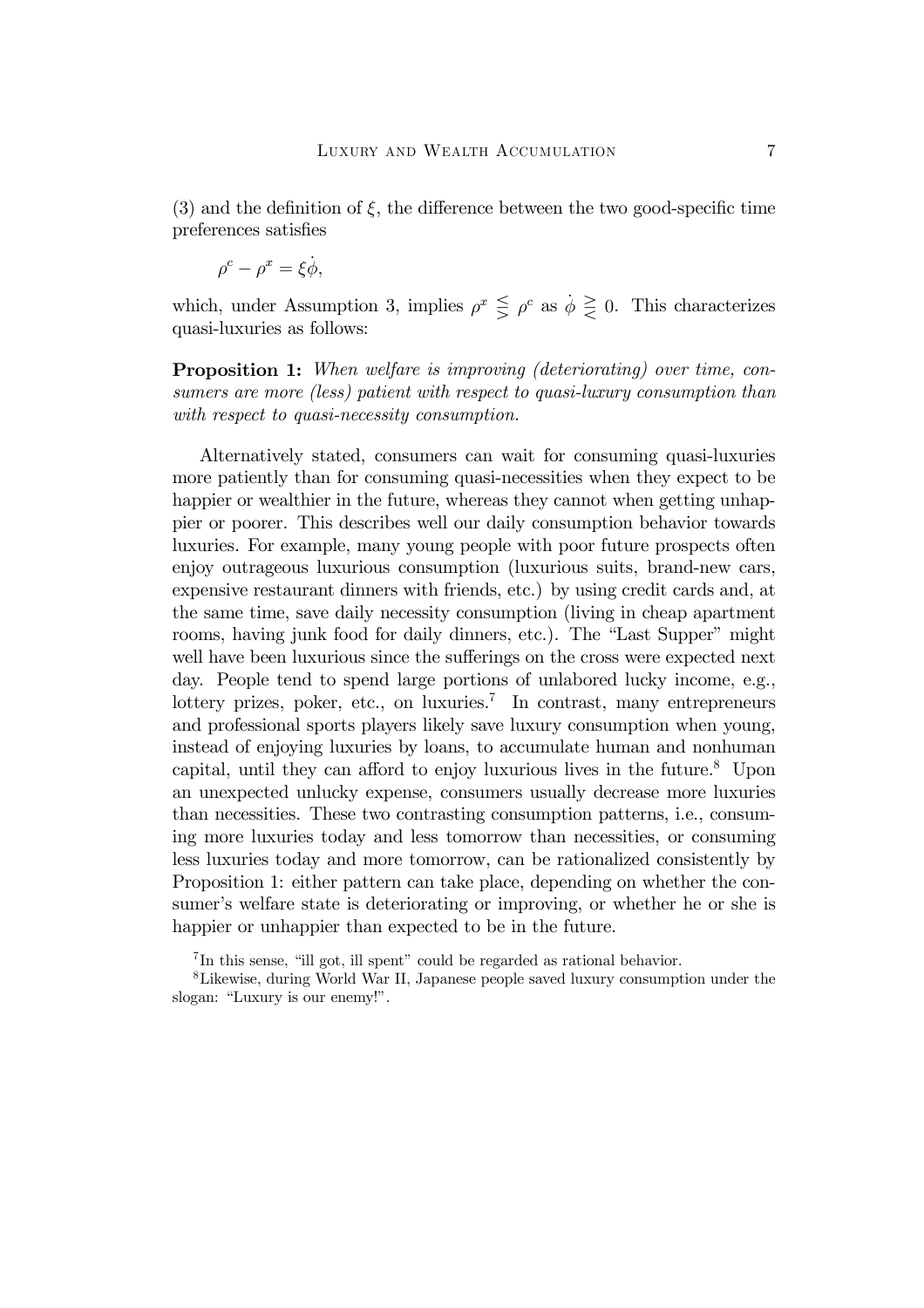#### 2.2 Optimal consumption

Given the market prices  $(p, r)$  and the initial total wealth  $a_0$ , the optimal consumption plan  $\{a(t), c(t), x(t), \phi(t)\}_{t=0}^{\infty}$  for the consumer is generated by (3), (4), and (5). The steady-state consumption basket  $(\bar{c}, \bar{x})$  is determined by

$$
\delta\left(\bar{c},\bar{x}\right)=r,\tag{8}
$$

and

$$
\frac{g_x\left(\bar{x},u\left(\bar{c},\bar{x}\right)/\delta\left(\bar{c},\bar{x}\right)\right)}{g_c\left(\bar{c},u\left(\bar{c},\bar{x}\right)/\delta\left(\bar{c},\bar{x}\right)\right)}=p.
$$
\n(9)

Steady-state wealth holding and welfare are then given by

$$
r\bar{a} = \bar{c} + p\bar{x},\tag{10}
$$

and

$$
\bar{\phi} = u\left(\bar{c}, \bar{x}\right)/r,
$$

respectively.

Figure 1 depicts the determination of the steady-state consumption plan. Schedule RR' represents (8), depicting the locus of  $(\bar{c}, \bar{x})$  that equalizes the steady-state rate of time preference to a given interest rate. It could be referred to as the steady-state time preference curve. Schedule  $FF'$  is a locus along which the MRS between the two goods is equal to the corresponding relative price. The steady-state consumption basket  $(\bar{c}, \bar{x})$  is determined at the intersection point  $E$  of the two schedules. With the consumption basket, the no-savings condition (10) is depicted as schedule  $AA'$  which goes through point E with slope  $-1/p$ . Its horizontal intercept gives the steady-state total wealth holding  $\bar{a}$ .

The property of quasi-luxury goods is illustrated by noting from (5) that the slope of schedule  $AA'$  should equal the gradient  $g_d/g_f$  at point E of the steady-state indifference curve  $I(E)$ :

$$
I(E) = \left\{ (\bar{c}, \bar{x}) \mid \frac{u(\bar{c}, \bar{x})}{\delta(\bar{c}, \bar{x})} = \text{utility at } E \right\}.
$$
 (11)

Therefore, for good x to be a quasi-luxury good, as in Assumption 2, the slope of the AA' schedule,  $-1/p (= -g_c/g_x)$  should be smaller than the gradient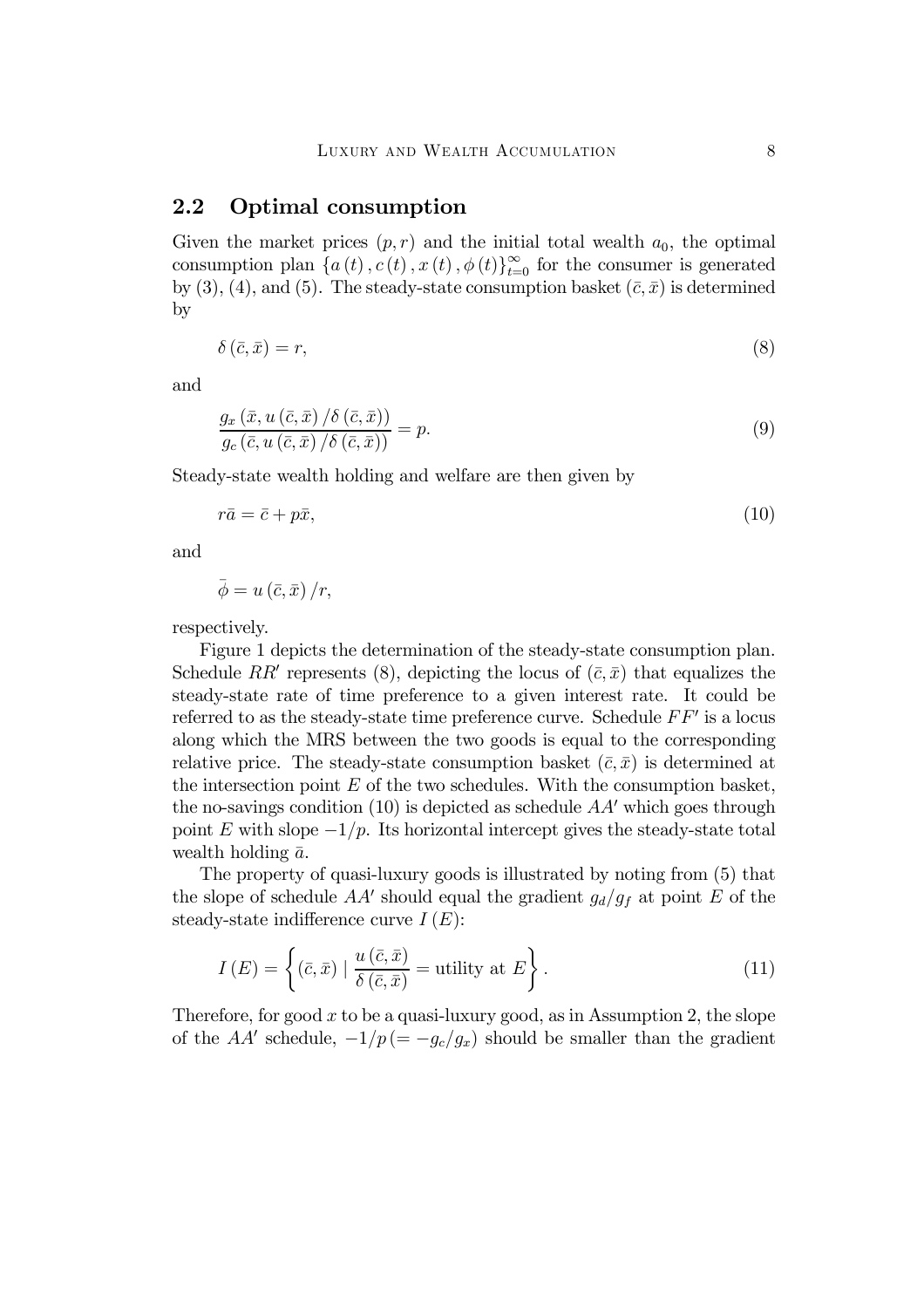at point E of schedule RR', i.e.,  $-\delta_c/\delta_x$ . This property plays a crucial role for the quasi-luxury preference to promote wealth accumulation. Figure 1 is similar to the usual map for static consumption choice, except that the location of the "budget schedule"  $AA'$  is endogenously determined to finance the consumption basket  $(\bar{c}, \bar{x})$  that is determined by schedules  $RR'$  and  $FF'$ . The resultant steady-state wealth holdings reflect preferences for the two goods as well as time preference.

An autonomous local dynamic system can be obtained with respect to  $n \equiv (c, \phi, b)$  by substituting (5) into (3), (4), and (6) and linearizing the resulting system around steady state as  $\dot{n}(t) = A\hat{n}(t)$ , where the coefficient matrix  $A$  is given in Appendix A; and the hat above variable  $n$  represents deviations from the steady-state value of the variable. As is also shown in the appendix, the linear system has two positive roots and one negative root  $\omega$ :

$$
\omega \equiv \frac{r - \sqrt{r^2 + \frac{4g_c^2 g_x^2}{g_{cc} g_{xx}} \Psi}}{2};
$$

where

$$
\Psi \equiv -\left\{\xi^2 + \frac{r\delta_c\delta_x}{g_cg_x}\left(\frac{g_{cc}}{\delta_cg_c} + \frac{g_{xx}}{\delta_xg_x}\right)\right\},\,
$$

which can be shown to be positive under Assumption 1. Any other paths than the saddle path governed by  $\omega$  cannot satisfy the transversality conditions. The optimal consumption plan is uniquely determined on the saddle arm, which can be derived from the eigen vector associated with  $\omega$  as:

$$
\hat{c}(t) = \frac{g_x^2}{(g_{xx} + p^2 g_{cc})} \left\{ \frac{g_{xx} (r - \omega)}{g_x^2} + \xi \right\} \hat{a}(t),
$$

$$
\hat{x}(t) = \frac{g_x g_c}{(g_{xx} + p^2 g_{cc})} \left\{ \frac{g_{cc} (r - \omega)}{g_c^2} - \xi \right\} \hat{a}(t),
$$
(12)

and

$$
\hat{\phi}\left( t\right) =g_{c}\hat{a}\left( t\right) ,
$$

where the state variable  $a(t)$  evolves by  $\dot{a}(t) = \omega \hat{a}(t)$  subject to  $\hat{a}(0) =$  $a_0 - \bar{a}.$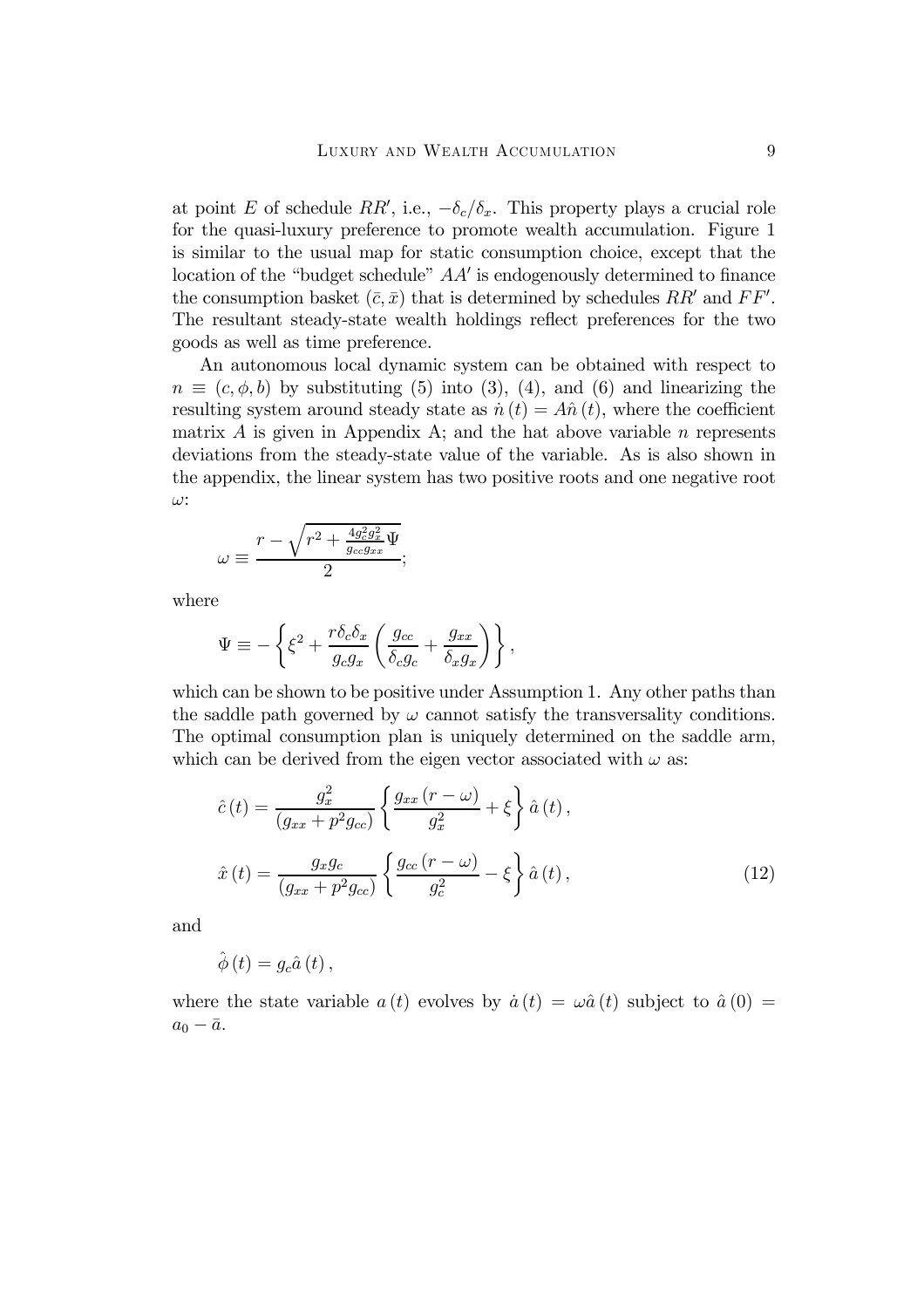As total wealth holding monotonically approaches its steady-state quantity from a given  $a_0$ , the transitional paths for consumptions c and x and welfare  $\phi$  are determined on stable arms (12). Under Assumption 1, the stable arms are all positively-sloping: consumptions  $c$  and  $x$  as well as lifetime utility  $\phi$  co-move positively with net foreign assets b. That is, the two goods are normal.

## 2.3 The Engel curve and luxury goods

Based on the above analysis, quasi-luxury goods are related to luxury goods. In considering luxury goods in a dynamic setting, two points should be noted: first, relevant income in considering consumption baskets is not usual current income but permanent income, i.e., income from total wealth; second, however, total wealth is an endogenous variable in the intertemporal consumption choice setting. It is proposed that luxury goods be defined on the saddle arm (12).

By eliminating  $\hat{a}$  from the first two equations in (12), a positively-sloping saddle trajectory in the  $(c, x)$ -space is obtained as

$$
\hat{x}(t) = \frac{g_c}{g_x} \left\{ \frac{g_{cc}(r-\omega)}{g_c^2} - \xi \right\} \left\{ \frac{g_{xx}(r-\omega)}{g_x^2} + \xi \right\}^{-1} \hat{c}(t). \tag{13}
$$

This schedule depicts positive co-movements of c and x generated by (endogenous) wealth variation. This can be regarded as the wealth-consumption curve or the *Engel curve* defined with respect to total wealth or permanent income. The Engel curve is also illustrated in figure 1. Luxury goods are defined along this schedule:

**Definition:** A good is a luxury (necessity) good or simply a luxury (ne**cessity**) to a consumer iff, for given constant market prices  $(p, r)$  and initial total wealth  $a_0$ , the consumption share of the good in the consumer's total expenditure is increasing (decreasing) in total wealth along the Engel curve  $(13).^{9, 10}$ 

<sup>9</sup>To be precise, it should be called a  $(p, r)$ -luxury good, for example, because how optimal consumption baskets depend on wealth depends on  $(p, r)$ .

<sup>10</sup>Hamermesh (1982) estimates the *permanent*-income elasticities of various consumptions.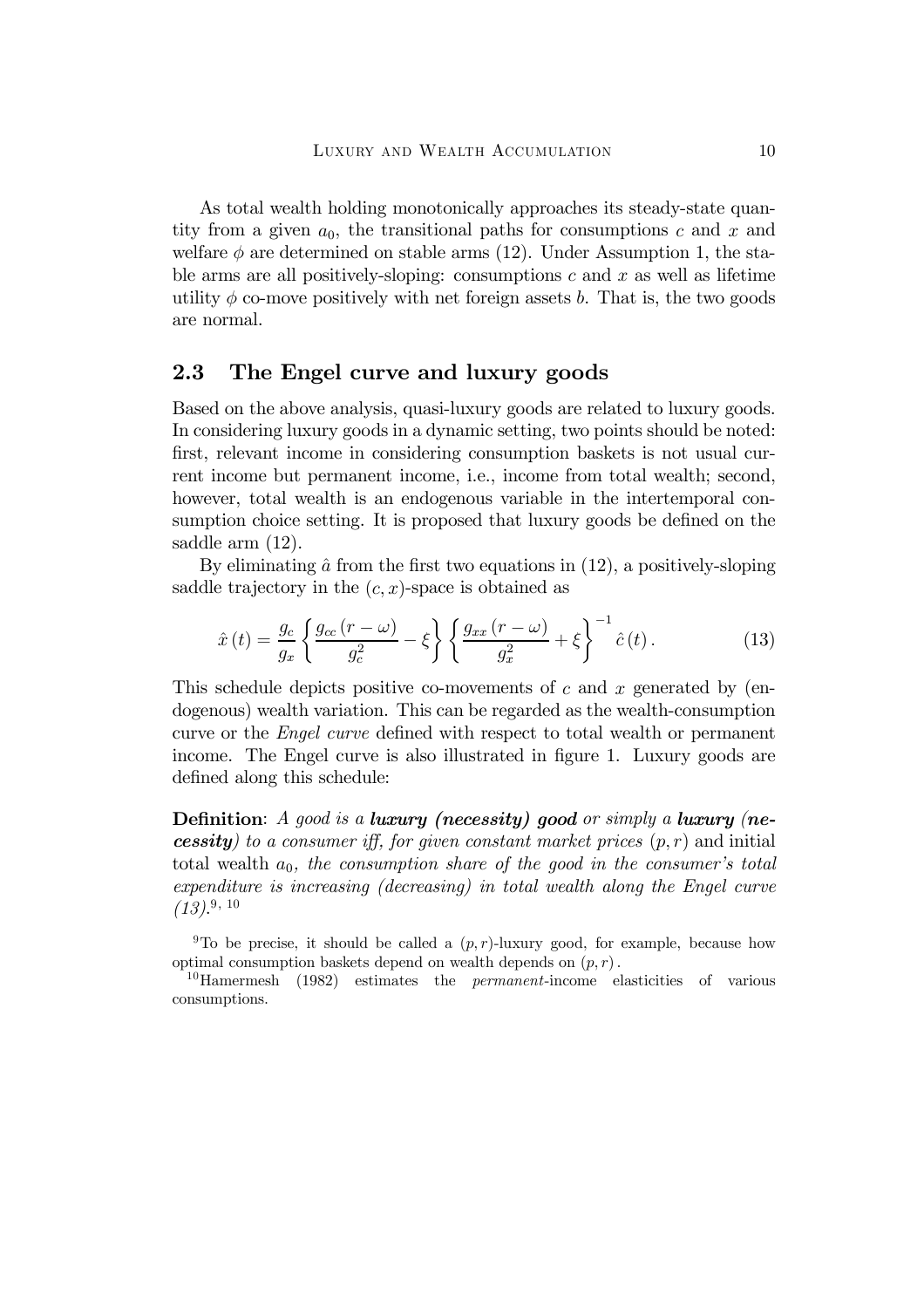Along the Engel curve (13),  $\frac{d\ln px}{d\ln c} = \frac{\gamma^c + c\xi/(r-\omega)}{p\gamma^x - px\xi/(r-\omega)},$  where  $\gamma^c \equiv -cg_{cc}/gc$ and  $\gamma^x \equiv -x g_{xx}/g_x$  represent the measures of the desire to smooth consumptions c and x, respectively.<sup>11</sup> The identity  $\frac{c}{z}$  $rac{\text{dln}c}{\text{dln}z} + \frac{px}{z}$  $\frac{\text{dln}px}{\text{dln}z} = 1$  implies

$$
\frac{\mathrm{d} \ln px}{\mathrm{d} \ln z} = \left(\frac{px}{c} + \frac{p\gamma^x - px\xi/(r-\omega)}{\gamma^c + c\xi/(r-\omega)}\right)^{-1} \left(\frac{px}{c} + 1\right).
$$

It thus follows:

$$
\frac{\mathrm{d}(px/z)}{\mathrm{d}a} \ge 0 \Leftrightarrow \frac{\xi z}{r - \omega} + (\gamma^c - p\gamma^x) \ge 0,
$$

which can be summarized by:

**Proposition 2:** The quasi-luxury good x is a luxury good iff

$$
\frac{\xi z}{r-\omega} + (\gamma^c - p\gamma^x) > 0,
$$

implying that quasi-luxuries are likely to be luxuries in the sense that a quasiluxury is a luxury good unless the degree  $\gamma^x$  of the desire to smooth the x consumption times p is much larger than that  $\gamma^c$  to smooth c.

Remark 1: By using a time-additive utility function over two-period consumption, Browning and Crossley (2000) proved that luxury goods have a higher intertemporal substitution elasticity (ISE) and hence are easier to postpone than necessities. Since the reciprocals of  $\gamma^c$  and  $\gamma^x$  equal the ISEs with respect to goods  $c$  and  $x$ , respectively, Proposition 2 could be regarded as an extension of their analysis to the recursive preference framework. In the setting, a good can be a luxury, even if it has a lower ISE, provided it is quasi-luxurious, that is so long as consumers are more patient with respect to the good with the lower ISE than with respect to the other.

Proposition 2 can be interpreted intuitively by recalling the Euler equation  $(6)$ . From the definition  $(7)$  of time preference, the optimal consumption ratio of the two goods evolve according to:

$$
\ln(px/c) = \frac{1}{p\gamma^x} (r - \rho^x) - \frac{1}{\gamma^c} (r - \rho^c) \n= r \left( \frac{1}{p\gamma^x} - \frac{1}{\gamma^c} \right) + \left( \frac{1}{\gamma^c} \rho^c - \frac{1}{p\gamma^x} \rho^x \right).
$$

 $11$ Epstein (1987, p. 76) uses a similar terminology.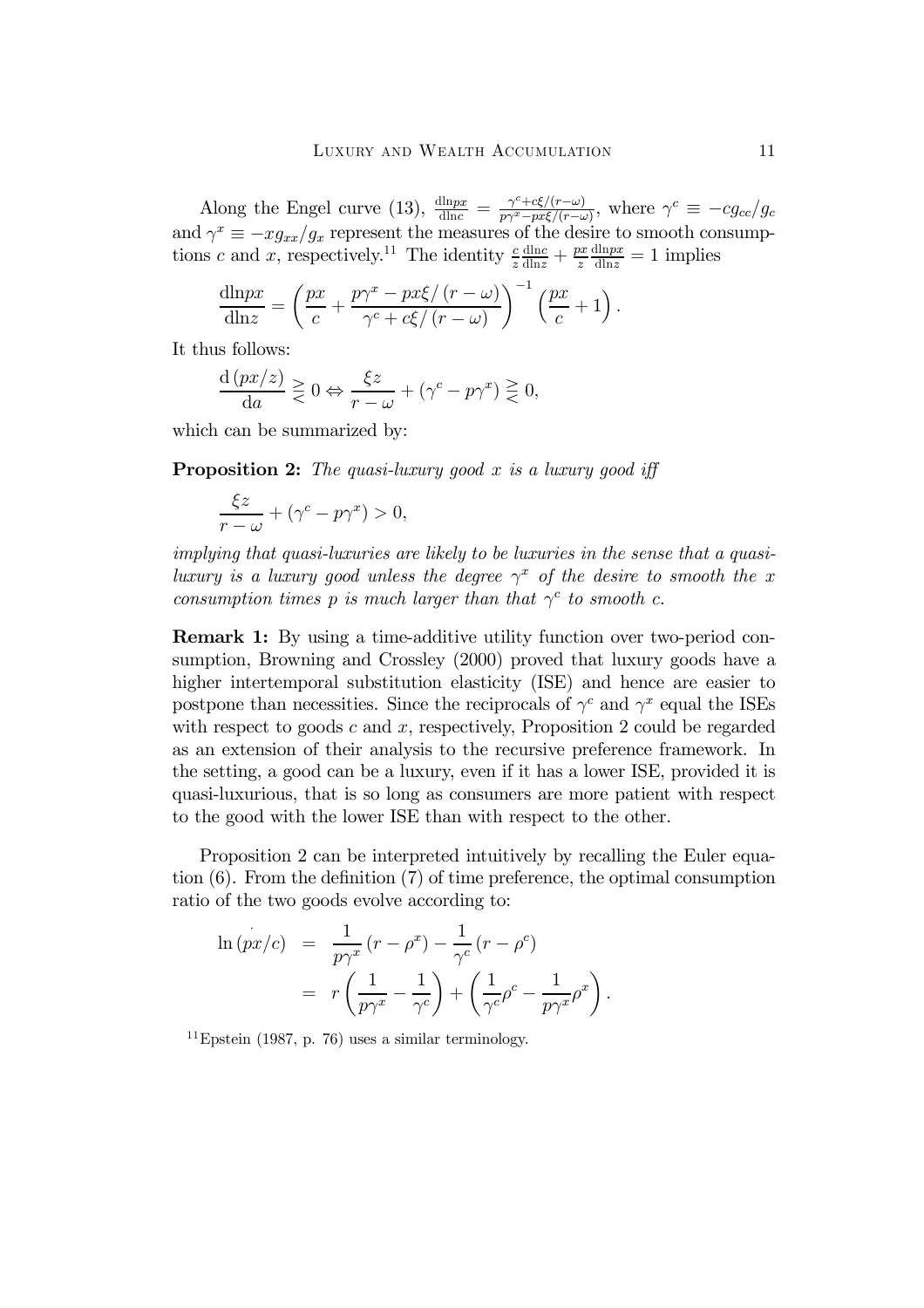From Proposition 1, when the utility index  $\phi$  increases over time, consumers are more patient with respect to quasi-luxury  $x$  than with respect to quasinecessity c (i.e.,  $\rho^x < \rho^c$ ). Proposition 2 thus implies that, if the ISEs are the same between the two goods, the  $x-c$  consumption ratio increases as total wealth a increases over time. On the other hand, if  $x$  and  $c$  were neither quasi-luxury nor quasi-necessity, i.e., when  $\xi = 0$ , the x-c consumption ratio is increasing in a if and only if x is easier to postpone than c, i.e., iff  $1/p\gamma^x$  $1/\gamma^c$ , as is shown by Browning and Crossley.

In sum, there are two factors that determine whether a good is a luxury or a necessity: inter-commodity differences in ISE, and time preference. By considering quasi-luxury goods, the role of the second factor is focused on. As shown later, it is luxury preferences induced by this factor that play an important role in promoting wealth accumulation.

## 2.4 The preference for quasi-luxuries and optimal wealth accumulation

By using the optimal intertemporal consumption plan derived, let us examine the implication of consumers' preferences for quasi-luxury goods  $x$  for steady-state wealth holding and hence wealth accumulation. The relative preferences for quasi-luxury goods are parameterized by  $\alpha$  ( $> 0$ ), with which the instantaneous utility function is re-specified as

$$
u=u\left( c,\alpha x\right) ,
$$

where an increase in  $\alpha$  increases the marginal felicity  $\alpha u_x$  for given  $u_x$ .

The intratemporal marginal rate of substitution  $g_x/g_c$  in the steady state is given by  $MRS(\bar{c}, \bar{x}; \alpha)$ :

$$
\text{MRS}(\bar{c}, \bar{x}; \alpha) = \frac{\alpha u_x(\bar{c}, \alpha \bar{x}) - (u(\bar{c}, \alpha \bar{x})/\delta(\bar{c}, \bar{x})) \delta_x(\bar{c}, \bar{x})}{u_c(\bar{c}, \alpha \bar{x}) - (u(\bar{c}, \alpha \bar{x})/\delta(\bar{c}, \bar{x})) \delta_c(\bar{c}, \bar{x})}.
$$
(14)

Parameter  $\alpha$  affects the MRS through three channels: (i) by raising the marginal felicity of x,  $\alpha u_x$  for given  $u_x$ ; (ii) by lowering  $u_x(\bar{c}, \alpha \bar{x})$ ; and (iii) by raising the utility level  $u(\bar{c}, \alpha \bar{x})/\delta(\bar{c}, \bar{x})$ . The effects (i) and (iii) enhance the MRS for  $x$ , whereas (ii) reduces it. Formally

$$
\frac{\partial \text{MRS}(\bar{c}, \bar{x}; \alpha)}{\partial \alpha} \geq 0 \Leftrightarrow (\Lambda \equiv) 1 + \frac{\alpha x u_{xx}}{u_x} + \frac{x g_x}{r} \xi \geq 0,
$$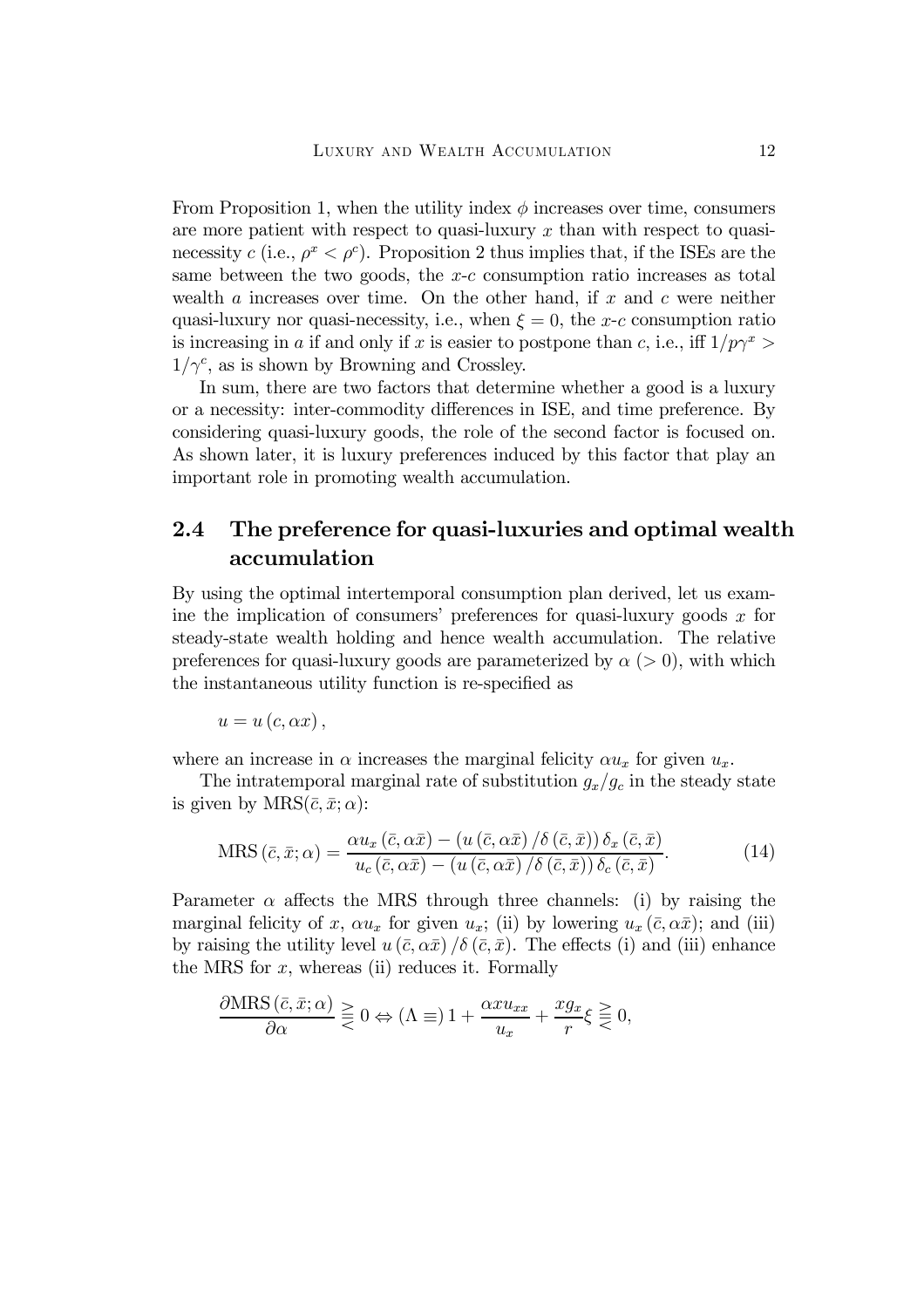where the three terms on the right-hand side represent the effects (i) through (iii), respectively. To consider upward shifts in quasi-luxury preferences, it is assumed that the sum of (i) and (iii) dominates (ii): $12$ 

**Assumption 3:** An increase in  $\alpha$  enhances the MRS for x:  $\Lambda > 0$ .

With this assumption, parameter  $\alpha$  is referred to as the degree of consumers' preferences for quasi-luxury goods  $x$ , or simply quasi-luxury preference. By differentiating (8) through (10) with respect to  $\alpha$ , the effect of an increase in the quasi-luxury preference on steady-state wealth holding can be computed as

$$
\frac{\mathrm{d}\bar{a}}{\mathrm{d}\alpha} = \frac{\xi u_x \Lambda}{g_c g_x \Psi},
$$

which is positive under Assumptions 2 and 3. The result can be summarized as follows:

**Proposition 3:** An increase in the preference for quasi-luxury increases optimal steady-state wealth holding and hence promotes optimal wealth accumulation.

As explained in section 2.1, increasing quasi-luxury consumption in exchange for quasi-necessity consumption, maintaining the discount rate at  $r$ , increases steady-state welfare and wealth holding, which results in Proposition 2. Intuitively, the preference for quasi-luxury goods induces a preference for wealth.

Figure 2 illustrates the property. An increase in  $\alpha$  shifts the FF' schedule upward, bringing the steady-state point from point  $E_0$  to  $E_1$ . Since the steady-state time preference curve RR' is steeper than the budget lines  $E_0A_0$ and  $E_1A_1$ , this shift increases steady-state total wealth from  $OA_0$  to  $OA_1$ .

Transition dynamics are monotonic, as depicted by figure 2. An increase in quasi-luxury preference shifts the Engel curve counter-clockwise. Note that consumers may instantly *reduce* quasi-luxuries  $x(0)$  as well as quasinecessities  $c(0)$  to enjoy more luxuries in the future steady state, as illustrated by the discrete jump from point  $E_0$  to  $E_{01}$  in figure 2. Consumers

<sup>12</sup>However, if the felicity function u is specified in the quadratic form:  $u = -\frac{1}{2}\gamma_{cc}c^2 +$  $\gamma_c c - \frac{1}{2} \gamma_{xx} x^2 + \alpha x$ , where  $\gamma_c$ ,  $\gamma_{cc}$ , and  $\gamma_{xx}$  are all positive, then  $MRS(\bar{c}, \bar{x}; \alpha)$  is definitely increasing in  $\alpha$ , so that an increase in  $\alpha$  can be regarded as an upward shift of the preference for x without any additional assumption.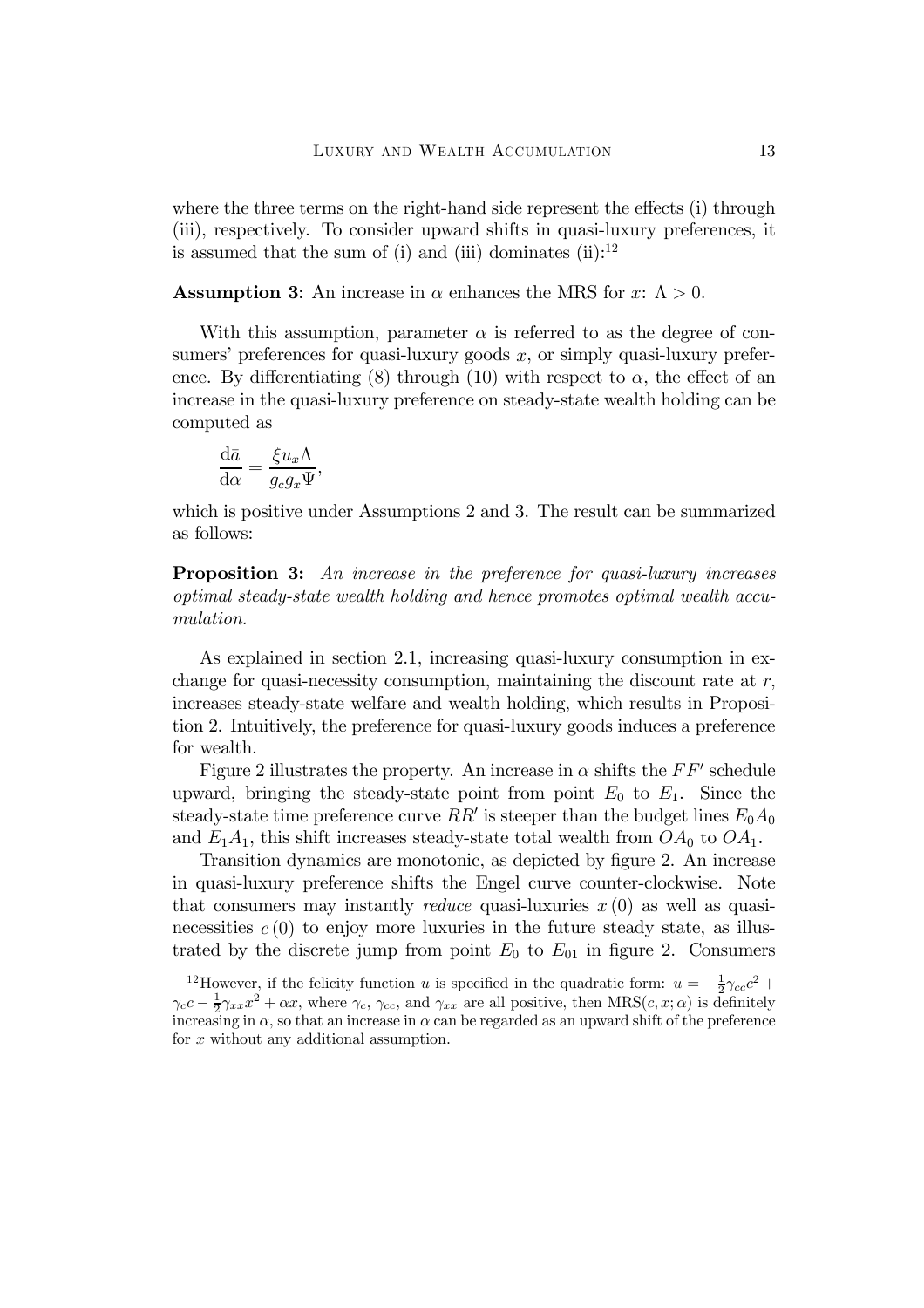become more patient instantly with respect to either good and increase savings since (7) and (12) imply

$$
\mathrm{d}\rho^x\left(0\right)/\mathrm{d}\alpha = -\frac{g_c g_{xx}\omega}{\left(g_{xx} + p^2 g_{cc}\right)} \left\{ \frac{g_{cc}\left(r - \omega\right)}{g_c^2} - \xi \right\} \frac{\mathrm{d}\bar{a}}{\mathrm{d}\alpha} < 0,
$$

and

$$
\mathrm{d}\rho^{c}\left(0\right)/\mathrm{d}\alpha=-\frac{g_{x}^{2}g_{cc}\omega}{g_{c}\left(g_{xx}+p^{2}g_{cc}\right)}\left\{ \frac{g_{xx}\left(r-\omega\right)}{g_{x}^{2}}+\xi\right\} \frac{\mathrm{d}\bar{a}}{\mathrm{d}\alpha}<0.
$$

As a result, for example, the life of a consumer with stronger preferences for luxuries may be less luxurious in the short run than that of another with weaker luxury preferences even when they hold the same amount of wealth. In the interim run, both consumptions gradually increase up to the level at point  $E_1$  as wealth is monotonically accumulated. Quasi-luxury consumption at point  $E_1$  is larger than that at  $E_0$ , whereas quasi-necessities consumption at  $E_1$  is less than before. In the long run, a consumer with stronger luxury preferences enjoys more wealth and a more luxurious life than another with weaker preferences for luxury. These possibilities are consistent with the fact that the lives of the wealthier and more luxurious are likely to have been less luxurious than those of the poorer when they were young.

### 3 Growth

From Proposition 1, it could be conjectured that, in the context of economic growth, the preference for quasi-luxuries promotes capital accumulation. Let us next examine this problem by recasting the previous consumer model in the neoclassical growth context.

Suppose that two goods are produced using capital and labor. The production functions in the two sectors are given by the usual linearlyhomogeneous, concave functions  $F^i(K^i, L^i)$   $(i = c, x)$ , where  $K^i$  and  $L^i$ are the capital and labor employed by sector  $i$ , respectively. Labor is supplied inelastically. The total amount of labor L is constant. The total capital stock  $K$  accumulates from savings. To avoid complexities due to inter-sectoral differences in factor intensity, it is assumed that the two production functions  $F^i(K^i, L^i)$  are similar in that the production functions satisfy:  $F^c(K^c, L^c) = BF(K^c, L^c)$  and  $F^x(K^x, L^x) = F(K^x, L^x)$ , where F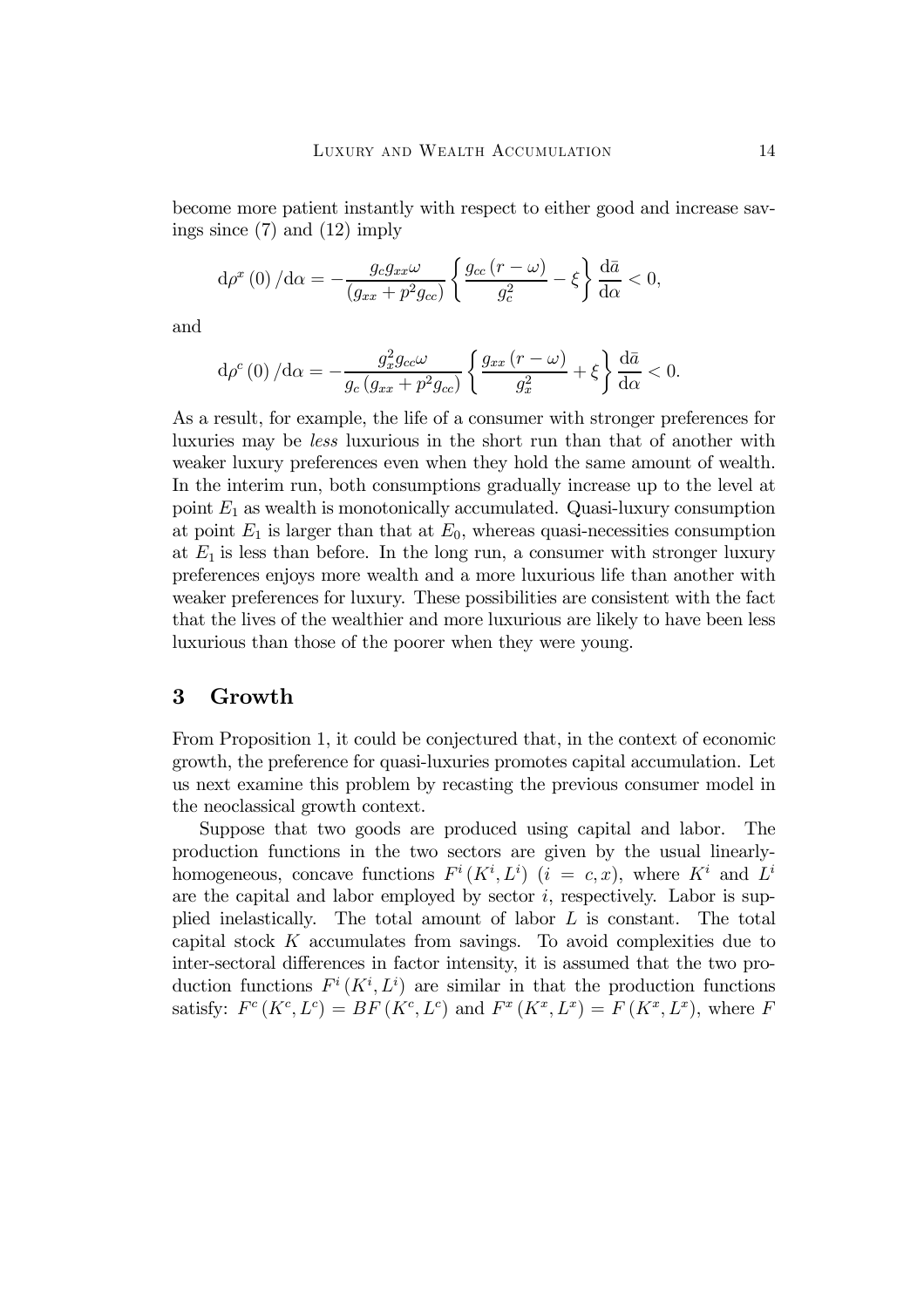is a linearly homogeneous concave function. Letting  $f(k^i)$  be  $F(K^i, L^i)/L^i$ with  $k^i$  denoting  $K^i/L^i$ , profit maximization yields:

$$
\frac{w}{r} = \frac{f(k^{c}) - k^{c} f'(k^{c})}{f'(k^{c})} = \frac{f(k^{x}) - k^{x} f'(k^{x})}{f'(k^{x})},
$$

and

$$
w = B\left\{f(k^{c}) - k^{c} f'(k^{c})\right\} = p\left\{f(k^{x}) - k^{x} f'(k^{x})\right\},\,
$$

where  $w$  and  $r$  are the wage rate and the capital rent, respectively. The first equation implies

$$
k^c = k^x = k,
$$

where  $k \equiv K/L$  represents the aggregate capital-labor ratio. The above maximum profit condition thus implies

$$
p = B \text{ and } r = Bf'(k). \tag{15}
$$

The relative price  $p$  is fixed by the productivity factor  $B$ .

The demand side is the same as in the previous section except that total wealth  $\alpha$  for the representative agent is specified explicitly as the sum of the per capital capital stock  $k$  as nonhuman wealth and the present value of the wage income flow as human wealth. The resultant optimal conditions are essentially the same.

The market-clearing conditions depend on which good is accumulated as capital goods. In either case, however, capital accumulation is generated by the same aggregate equation,

$$
k = Bf(k) - c - Bx,\tag{16}
$$

where  $(15)$  is substituted. To see this, consider the case in which good c is used for both investment and consumption whereas good  $x$  is consumed for the pure consumption purpose. Market equilibria are then expressed as

$$
Bl^{c}f(k) = c + \dot{k},
$$

and

$$
(1-l^c) f(k) = x,
$$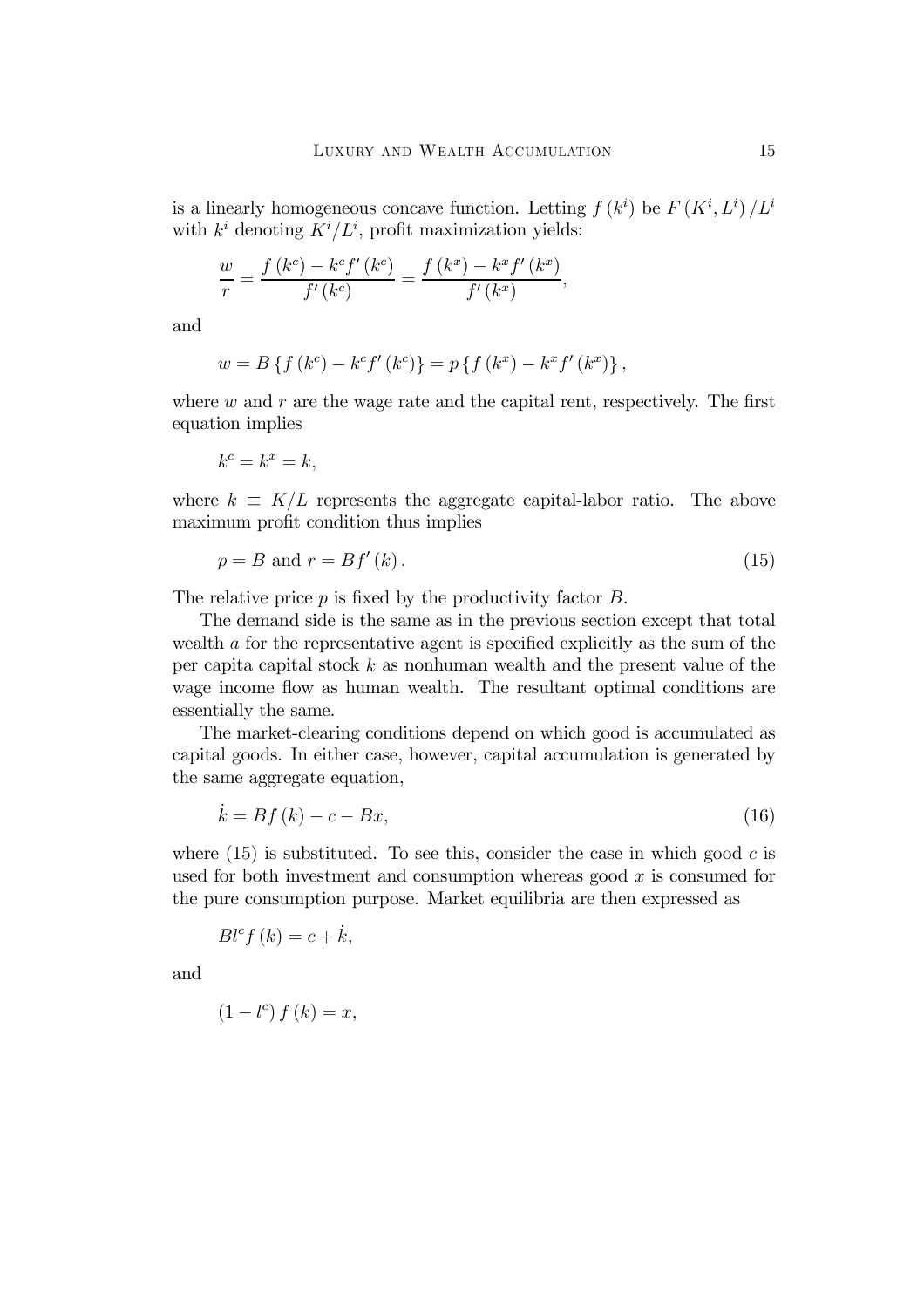where  $l^c \equiv L^c/L$  represents the proportion of labor employed in sector c. By multiplying the second equation by  $B$ , these equations can be aggregated into (16). When good x is used for investment purposes, the  $k$  term moves to the right-hand side of the second equation, so that the same aggregation again yields (16).

The equilibrium dynamics are obtained by combining the supply side, represented by  $(15)$  and  $(16)$ , and the demand side, described by  $(3)$ ,  $(5)$ ,  $(6)$ , and the transversality condition. As proven in Appendix B, the equilibrium dynamics are uniquely given by a saddle time-path governed by a negative root. Since the transition dynamics are monotonic, I focus on the steadystate effect of an increase in quasi-luxury preference  $\alpha$ . The steady-state equilibrium  $(\bar{c}, \bar{x}, \bar{k})$  is determined by

$$
\delta\left(\bar{c},\bar{x}\right) = Bf'(\bar{k}),\tag{17}
$$

$$
\frac{g_x(\bar{x}, u(\bar{c}, \alpha \bar{x})/\delta(\bar{c}, \bar{x}))}{g_c(\bar{c}, u(\bar{c}, \alpha \bar{x})/\delta(\bar{c}, \bar{x}))} = B,
$$
\n(18)

and

$$
Bf(\bar{k}) = \bar{c} + B\bar{x}.\tag{19}
$$

Substituting (19) into (17) yields

$$
\delta\left(\bar{c},\bar{x}\right) = Bf'(f^{-1}\left(\bar{c} + B\bar{x}\right)).\tag{20}
$$

The steady-state consumption basket  $(\bar{c}, \bar{x})$  is jointly determined by (18) and (20). Capital stock  $\bar{k}$  is then given by (19). These relations can be depicted precisely by reinterpreting figure 1: the long-run time preference schedule RR' can be read as representing (20); the contract curve  $FF'$  as (18); and the long-run budget schedule  $AA'$  as (19). In particular, since  $\delta_c/\delta_x$  >  $g_c/g_x$  = 1/B by Assumption 2, from (19) and (20), the slopes of schedules  $RR'$  and  $AA'$  satisfy:

$$
\left| \frac{dx}{dc} \right|_{RR'} \left| = \frac{\delta_c - f''/(Bf')}{\delta_x - f''/(f')} \right|
$$
  
> 
$$
\frac{1}{B}
$$
  
= 
$$
\left| \frac{dx}{dc} \right|_{AA'} \left| , \right|
$$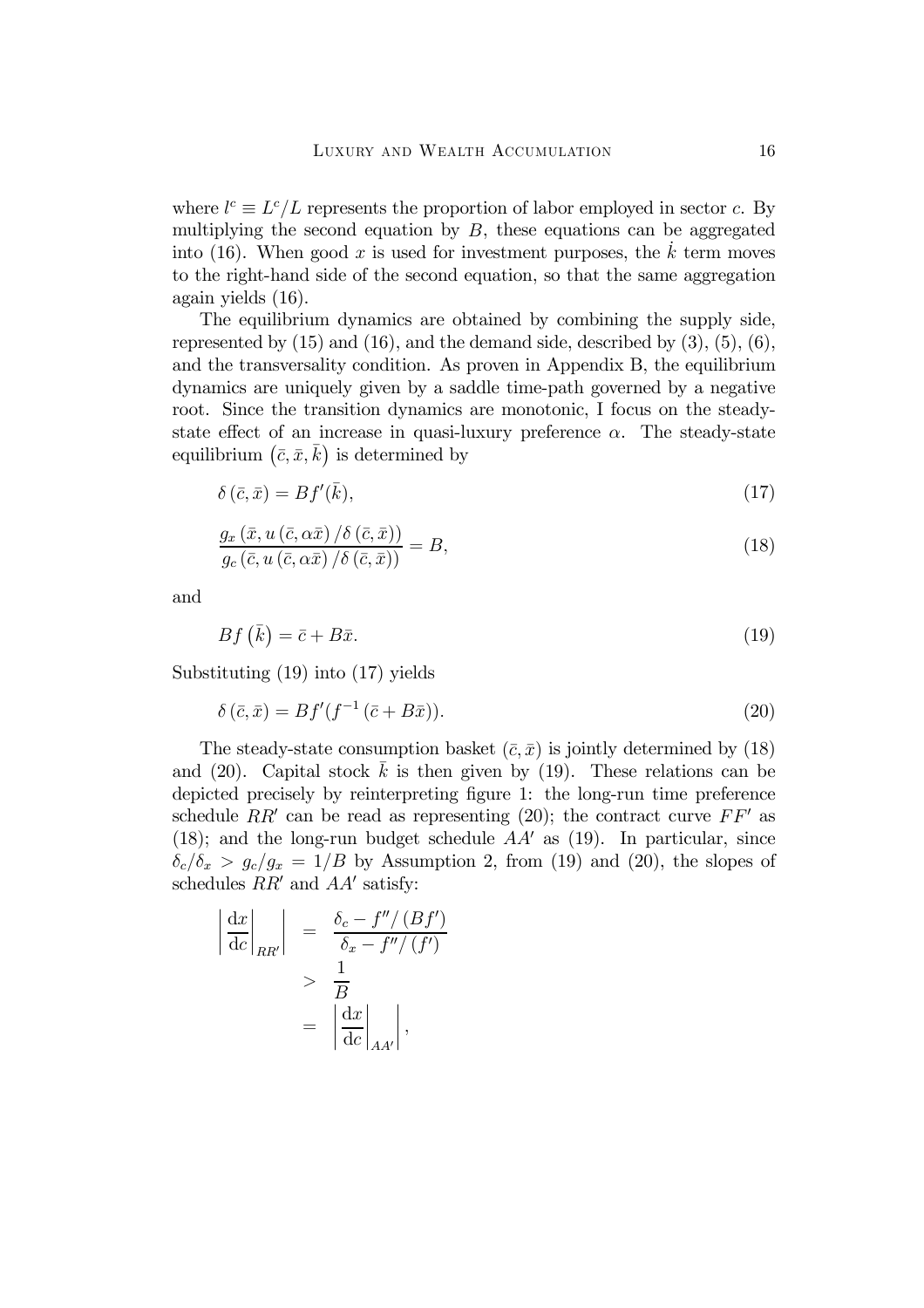just as in section 2. Therefore, from the same discussion as for figure 2, an increase in quasi-luxury preference  $\alpha$  increases the steady-state capital stock  $\bar{k}$ : it shifts the FF' to the left, thereby increasing the total expenditures  $\bar{c} + B\bar{x}$  from  $A_0$  to  $A_1$  and raising the steady-state capital stock.

**Proposition 4:** The greater is the preference  $\alpha$  for quasi-luxury, the more steady-state capital is accumulated.

**Proof.** Differentiating equations (18)-(20) with respect to  $\alpha$  yields

$$
\frac{\mathrm{d}\bar{k}}{\mathrm{d}\alpha} = \frac{u_x \Lambda \xi}{\Delta \left( f' \delta_x - f'' \right)} > 0,
$$

where

$$
\Delta \equiv \frac{1}{f'\delta_x - f''} \left\{ g_c g_x \Psi + f'' \left( \frac{g_{xx}}{g_x} + \frac{Bg_{cc}}{g_c} \right) \right\} > 0.
$$

 $\blacksquare$ 

**Remark 2:** From the continuity property, even if consumer  $i$  is less patient than consumer j, in that  $\delta^i(c, x) > \delta^j(c, x) \forall (c, x)$ , the less-patient consumer i will accumulate *more* steady-state capital than the more-patient consumer  $j$  if consumer i's quasi-luxury preference is sufficiently larger than j's.

Remark 3: When a one-factor production economy is considered, in which goods are produced using only capital with constant-to-scale (i.e., linear in this case) production functions, the interest rate  $r$  is also fixed by the productivity factor, say B, so that consumers have no interaction through markets. As a result, Proposition 4 can be extended to the case of the N heterogeneous agent economy: Suppose that there are N heterogeneous consumers, indexed by  $n = 1, \dots, N$  with an identical utility-discounting function  $\delta(c, x)$  and felicity functions  $u^n(c, x) = u(c, \alpha^n x)$ . Then, a consumer with a stronger luxury preference accumulates more steady-state capital in that:

$$
\alpha^i > \alpha^j \Leftrightarrow \bar{K}^i > \bar{K}^j \ \forall i, j = 1, \cdots, N, i \neq j.
$$

As can easily be conjectured from the above analysis, taxation on quasiluxury goods harms capital accumulation. To show this, consider a tax  $\tau$ on quasi-luxury consumption x, assuming that the tax revenue  $\tau x$  is paid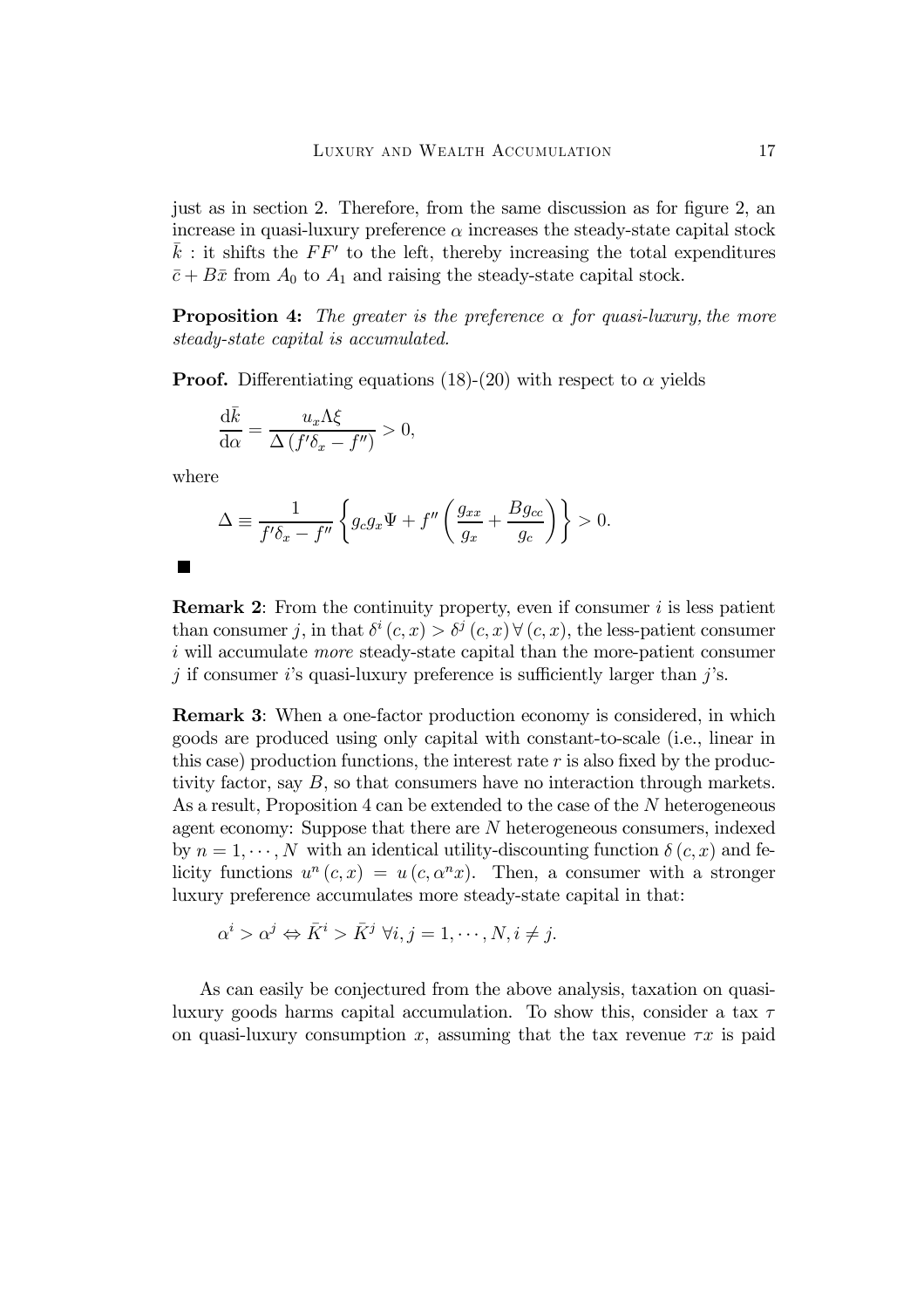back to households in a lump-sum manner. Then, the first-order condition between the two-good consumptions becomes

$$
\frac{g_x(x,\phi)}{g_c(c,\phi)} = (1+\tau)p.
$$

Since any other equilibrium conditions are unchanged, this implies that an increase in the quasi-luxury tax  $\tau$  has qualitatively the same effect as a decrease in quasi-luxury preference  $\alpha$ : it decreases the steady-state capital stock  $\bar{K}$ . Figure 2 can be reinterpreted as illustrating this. A quasi-luxury tax increase shifts the  $FF'$  schedule to the right, bringing the steady-state point from  $E_1$  to  $E_0$ .

#### 4 Wealth distribution in a two-country world economy

Let us finally examine the implication of quasi-luxury preferences for wealth distribution. Consider a two-country world economy composed of home and foreign countries, H and F. Foreign country variables are denoted by asterisks. Any production activities are neglected for simplicity. The representative agents in both countries are equally endowed with  $Y/2$  and  $X/2$  of the two goods, quasi-necessity good c and quasi-luxury good x. Countries H and F can freely trade these two goods at the world price  $p$ , and bonds  $b$  at the world interest rate  $r$ . The household sector here is exactly the same as in section 2 if total asset holding  $a$  in (4) is specified by

$$
a(t) = b(t) + \int_{t}^{\infty} \frac{Y + p(s)X}{2} \exp\left(-\int_{t}^{s} r(\tau)\right) d\tau,
$$

implying

$$
\dot{b}(t) = r(t)b(t) + Y/2 + p(t)X/2 - c(t) - p(t)x(t).
$$
 (21)

The market equilibrium conditions for the two goods and bonds are expressed as:

$$
c(t) + c^*(t) = Y,
$$
  

$$
x(t) + x^*(t) = X,
$$

and

$$
b(t) + b^*(t) = 0.
$$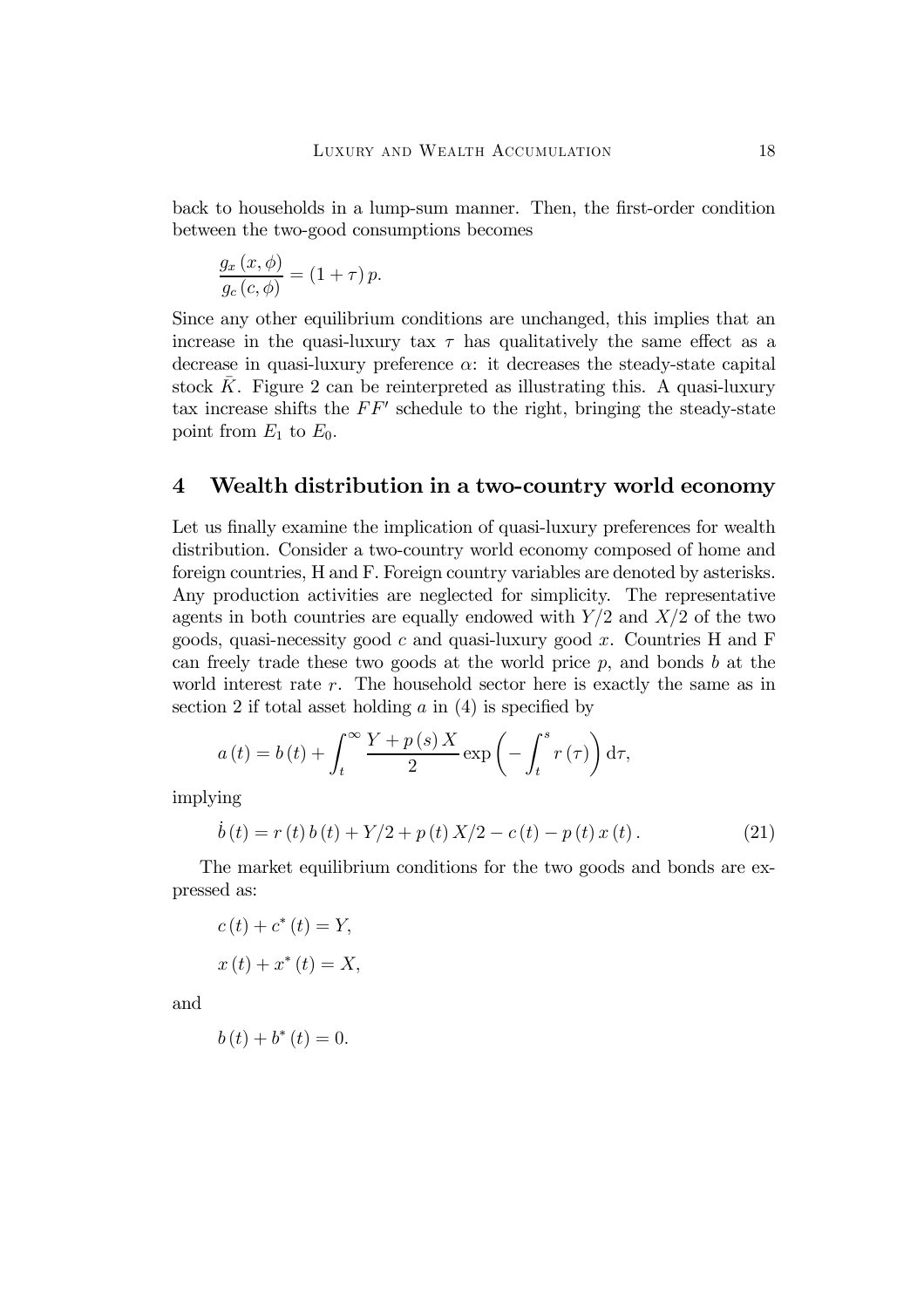By the Walrus law, when the two-good markets are in equilibrium for all  $t$ , the international bond market is also in equilibrium. Given the time paths of  $p(t)$  and  $r(t)$ , the optimal consumption path  $\{b(t), c(t), x(t), \phi(t)\}_{t=0}^{\infty}$ for the representative agent in country  $H$  is determined by  $(3)$ ,  $(5)$ ,  $(6)$ , and (21), and that for country F by the corresponding equations with respect to  $\{b^*(t), c^*(t), x^*(t), \phi^*(t)\}.$  The equilibrium price path  $\{p(t), r(t)\}_{t=0}^{\infty}$ is determined such that these optimal consumption paths satisfy the above market-equilibrium conditions.

For simplicity, it is assumed that the two countries are initially identical and hence that the initial equilibrium is autarchic. Using this framework, let us examine the effects of a permanent increase in country  $F$ 's preference for quasi-luxury goods. Our main interest is to show that due to the resultant stronger preference for quasi-luxury country F becomes wealthier than H in the steady state. The initial autarchy equilibrium is constructed by assuming the following:

Assumption 4: Both the felicity and subjective discount functions are initially identical between the two countries:

$$
u^*(c^*, x^*) = u(c^*, \alpha x^*), \delta^*(c^*, x^*) = \delta(c^*, x^*),
$$

where country F's quasi-luxury preference  $\alpha$  initially equals one.

The steady-state equilibrium of the world economy is determined from the following ten equations:

$$
\delta\left(\bar{c},\bar{x}\right) = \delta\left(\bar{c}^*,\bar{x}^*\right) = \bar{r},\tag{22}
$$

$$
\frac{g_x\left(\bar{x}, u\left(\bar{c}, \bar{x}\right) / \delta\left(\bar{c}, \bar{x}\right)\right)}{g_c\left(\bar{c}, u\left(\bar{c}, \bar{x}\right) / \delta\left(\bar{c}, \bar{x}\right)\right)} = \frac{g_x^*\left(\bar{x}^*, u^*\left(\bar{c}^*, \bar{x}^*\right) / \delta\left(\bar{c}^*, \bar{x}^*\right)\right)}{g_c^*\left(\bar{c}^*, u^*\left(\bar{c}^*, \bar{x}^*\right) / \delta\left(\bar{c}^*, \bar{x}^*\right)\right)} = \bar{p},\tag{23}
$$

$$
\bar{r}\bar{b}^{(*)} + Y/2 + \bar{p}X/2 = \bar{c}^{(*)} + \bar{p}\bar{x}^{(*)},
$$
\n
$$
\bar{\phi}^{(*)} = \frac{u^{(*)}(\bar{c}^{(*)}, \bar{x}^{(*)})}{\delta(\bar{c}^{(*)}, \bar{x}^{(*)})},
$$
\n(24)

and the market equilibrium conditions:

$$
\bar{c} + \bar{c}^* = Y, \bar{x} + \bar{x}^* = X.
$$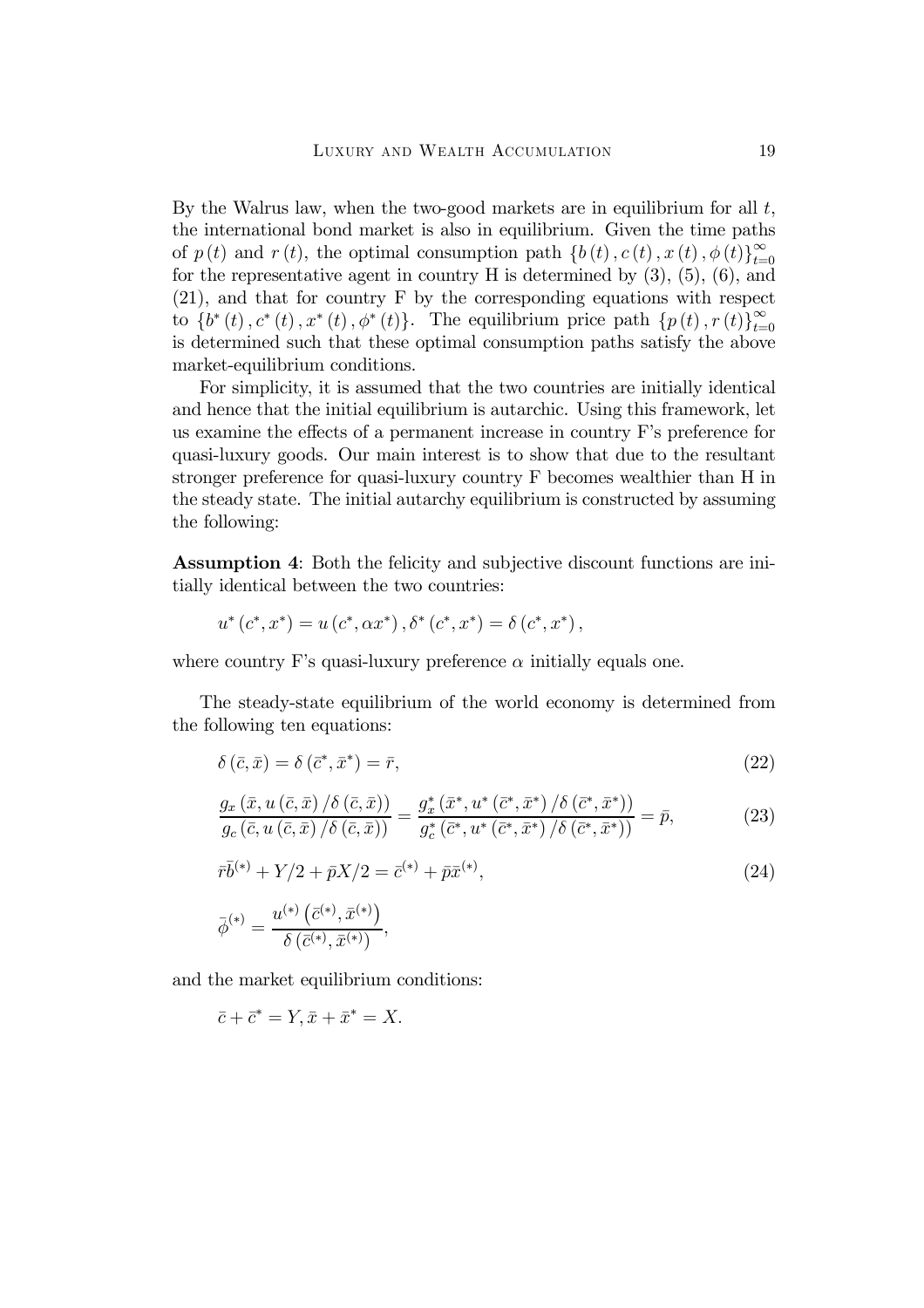Due to Assumption 4 and the assumption of the symmetric supply sides, the initial steady-state equilibrium  $(\bar{r}_0, \bar{p}_0, \bar{b}_0, \bar{c}_0, \bar{x}_0, \bar{\phi}_0, \bar{b}_0^*, \bar{c}_0^*, \bar{x}_0^*, \bar{\phi}_0^*)$  is autarchic:

$$
\bar{c}_0 = \bar{c}_0^* = Y/2; \bar{x}_0 = \bar{x}_0^* = X/2; \bar{b}_0 = \bar{b}_0^* = 0;
$$
  

$$
\bar{r}_0 = \delta(Y/2, X/2); \bar{p}_0 = \frac{g_x(X/2, u(Y/2, X/2)/\delta(Y/2, X/2))}{g_c(Y/2, u(Y/2, X/2)/\delta(Y/2, X/2))},
$$

and

$$
\bar{\phi}_0 = \bar{\phi}_0^* = u(Y/2, X/2) / \delta(Y/2, X/2).
$$

It is useful to construct a box diagram, as in figure  $3$ , to depict the determination of the steady-state equilibrium. Schedule  $RR'$  represents the downward-sloping curve that is obtained by eliminating  $\bar{c}^*$  and  $\bar{x}^*$  from (22) using the market-clearing conditions, and schedule  $FF'$  the upward-sloping curve obtained from (23) in the same way, respectively:

$$
RR': \delta\left(\bar{c}, \bar{x}\right) = \delta\left(Y - \bar{c}, X - \bar{x}\right),\tag{25}
$$

and

$$
FF':\text{MRS}(\bar{c},\bar{x})=\text{MRS}^*(Y-\bar{c},X-\bar{x};\alpha),\tag{26}
$$

where the intratemporal MRS function MRS  $(\bar{c}, \bar{x}; \alpha)$  is defined by (14). Schedules  $FF'$  and  $RR'$ , the two-country versions of  $FF'$  and  $RR'$  in figure 1, could be regarded as the intratemporal and intertemporal steadystate contract curves, respectively. The equilibrium consumption allocation  $(\bar{c}, \bar{x}, \bar{c}^*, \bar{x}^*)$  is determined at the intersection E of the two contract curves. Given point E, consider the steady-state indifference curve  $I(E)$ , defined by (11).  $\bar{p}$  is then determined as the gradient of the curve at E. As discussed in section 2, by Assumption 2, the intertemporal contract curve  $RR'$  is steeper than the indifference curve  $I(E)$  at E. Recall that this is the key property of quasi-luxuries that have produced Propositions 3 and 4. Furthermore, it can be shown that the equilibrium time-path of the economy around the steady state is uniquely given by a saddle path governed by a negative root (see Appendix C for the proof). The same discussion as in the previous sections can thus be applied to obtain the implication of the quasi-luxury preference.

Suppose that country F's preference  $\alpha$  for quasi-luxury goods increases. As depicted by figure 4, it shifts the intratemporal contract  $FF'$  to the right, bringing the steady-state point from point  $E_0$  to  $E_1$ . For country H, the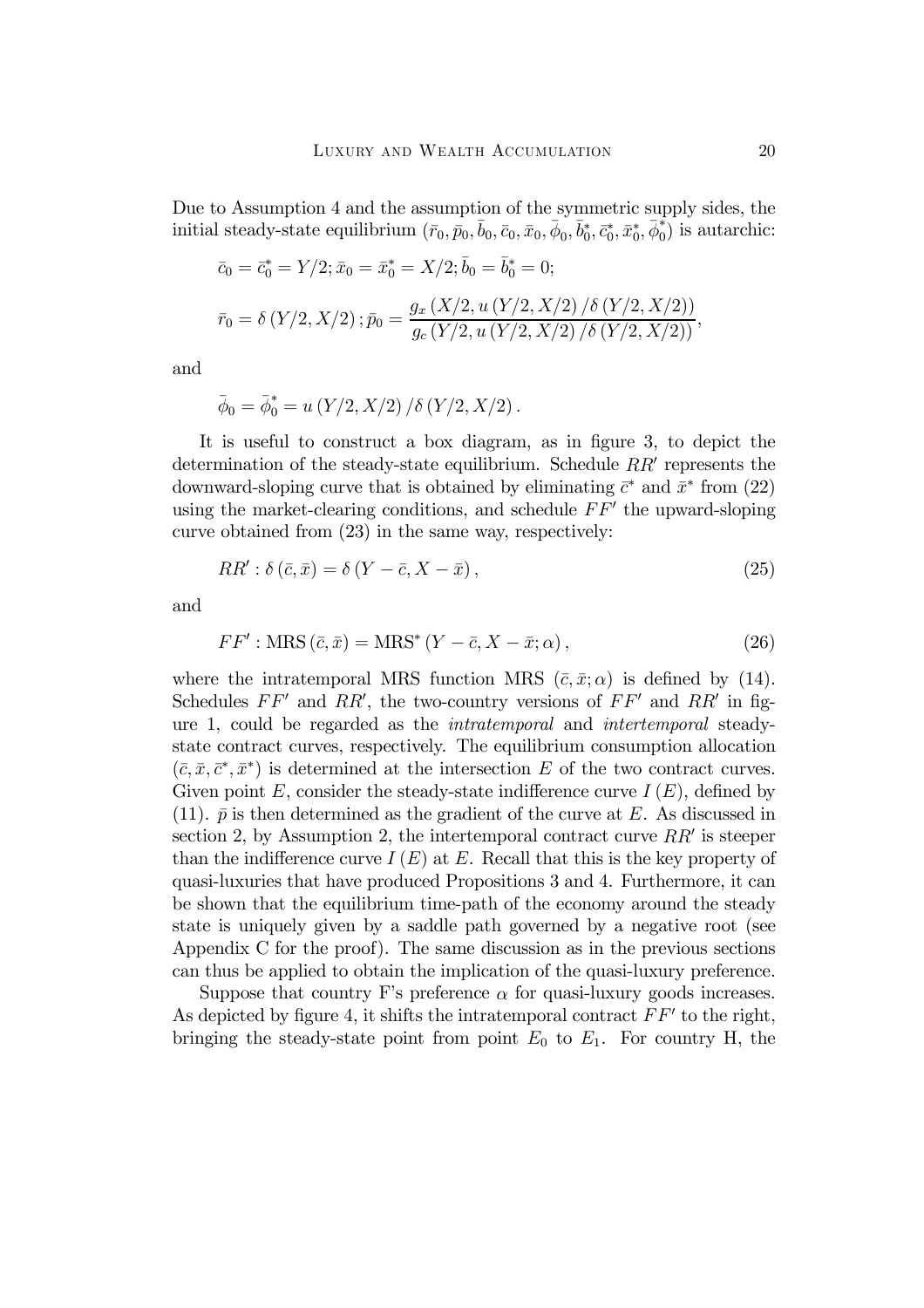new consumption basket is below the initial indifference curve  $I(E_0)$ , implying that its steady-state welfare deteriorates. Accordingly, the steady-state wealth holding of country H decreases, whereas that of country F increases, as depicted by the change from point  $A_0$  to  $A_1$ . This can be summarized as follows:

**Proposition 5:** The country with a stronger preference for quasi-luxury holds more wealth in the steady state than the other country with a weaker preference.

Proof. Equations (22)-(24) yield:

$$
\frac{\mathrm{d}\bar{b}}{\mathrm{d}\alpha} = -\frac{\mathrm{d}\bar{b}^*}{\mathrm{d}\alpha} = -\frac{u_x \xi}{2\Psi g_c g_x} \Lambda < 0.
$$

```
\blacksquare
```
An increase in country F's preferences for quasi-luxury raises the relative price  $p$  of the quasi-luxury good. In country H, to raise the marginal rate of substitution  $g_x(\bar{x}, \bar{\phi})/g_c(\bar{c}, \bar{\phi})$  of the quasi-luxury up to the higher p, the representative agent shifts consumption away from the quasi-luxury good to the quasi-necessity. It should take place along the intertemporal contract curve, i.e., the quasi-luxury consumption should be reduced in exchange for the quasi-necessity at the rate of  $dx/dc = \delta_c/\delta_x$  (see (8)), which, for given levels of  $\bar{b}$  and, hence,  $\bar{\phi}$ , is larger than required to equalize  $g_x\left(\bar{x},\bar{\phi}\right)/g_c\left(\bar{c},\bar{\phi}\right)$ to p. To reduce the MRS for quasi-luxury down to p, steady-state welfare  $\phi$  and, hence, the underlying wealth holdings b should decrease. From the market clearing conditions, country F's consumption of the quasi-luxury good increases and that of the quasi-necessity decreases. Its wealth holdings  $\bar{b}^*$ should increase to finance more quasi-luxuries than before.

As in the previous section, the following result can also be obtained from the continuity property of the steady-state solution with respect to preference parameters.

**Corollary 1:** Even when there is an international difference in the steadystate time preference (utility-discounting functions), the less-patient country can have more wealth in the steady state than the more-patient one if the less-patient one has sufficiently stronger preference for quasi-luxury.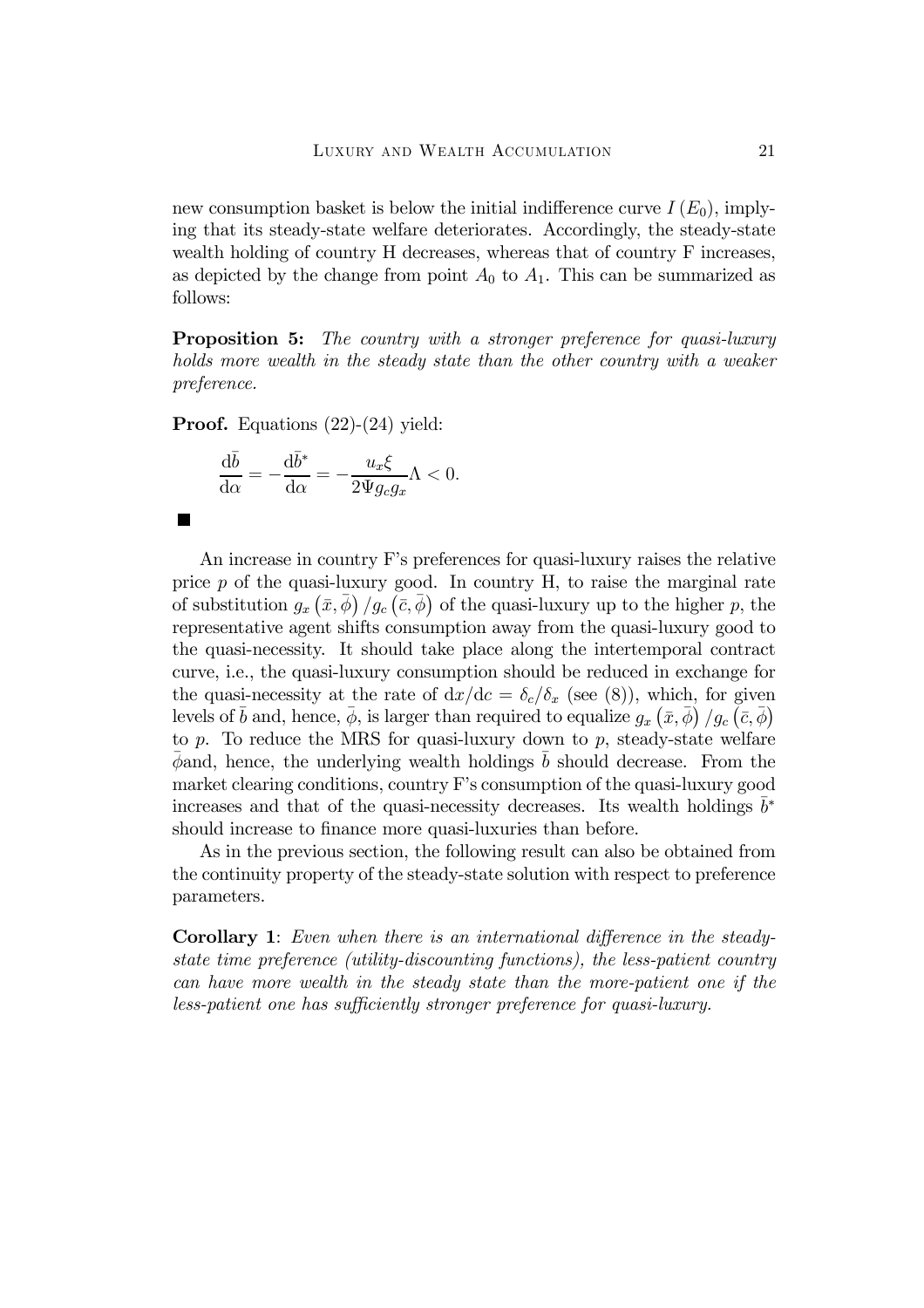## 5 Conclusions

There is an old idea that certain goods are related to wealth accumulation. I have provided a model to formalize the idea by incorporating weakly nonseparable preferences. The model helps to understand luxury consumption from a dynamic viewpoint. The phenomenon that wealthier agents consume more luxuries can be described by stating that the consumers are wealthier because they prefer luxuries (quasi-luxuries). A new insight is that wealth accumulation should reflect consumers' preferences for various kinds of goods as well as for time.

There are several ways in which the above analysis can be extended. First, it should be extended to the case of more than two goods. Quasi-luxury goods are defined here in terms of the MRS between two goods. With more than two goods, some other devices would be required. Second, empirical testing of our model should be conducted. The model could be hypothesized by the property that differences in commodity-specific time preferences between luxury and necessity goods depend on wealth accumulation. This could be done by estimating the commodity-specific Euler equations.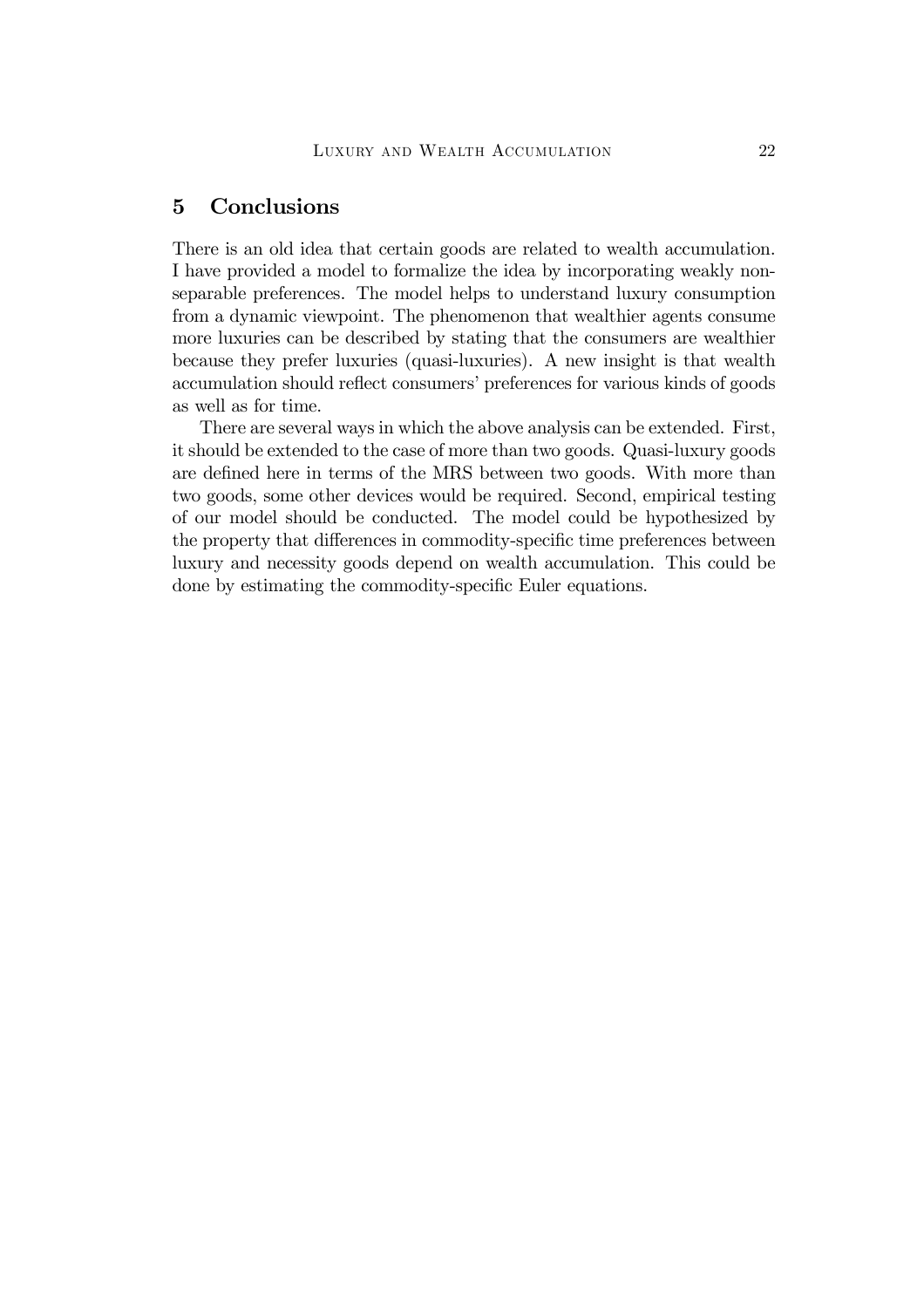# Appendices

## A Coefficient matrix A in section 2.2

$$
A \equiv \begin{pmatrix} -\frac{\xi g_x^2}{g_{xx}} & \frac{g_c}{g_{cc}} \left( \frac{g_x^2 \xi^2}{g_{xx}} + \frac{r \delta_c}{g_c} \right) & 0\\ -g_c \left( 1 + p^2 \frac{g_{cc}}{g_{xx}} \right) & r + \frac{\xi g_x^2}{g_{xx}} & 0\\ -\left( 1 + p^2 \frac{g_{cc}}{g_{xx}} \right) & p \frac{\xi g_x}{g_{xx}} & r \end{pmatrix} . \tag{27}
$$

## B Dynamics of the growth model in section 3

This appendix proves that the equilibrium dynamics in the growth model in section 3 can be obtained as a saddle time-path around steady state. The equilibrium dynamics for  $(c, k, p, r, x, \phi)$  are generated by  $(3)$ ,  $(5)$ ,  $(6)$ ,  $(15)$ , (16) and the transversality condition. The system can be reduced to:

$$
\dot{c} = -\frac{g_c}{g_{cc}}(Bf'(k) - \rho^c(c, x, \phi)),
$$

$$
\dot{\phi} = u(c, \alpha x) - \phi\delta(c, x),
$$

$$
\dot{k} = Bf(k) - c - Bx.
$$

Substituting  $(5)$  for x in the above system yields an autonomous differential equation system with respect to  $h = (c, \phi, k)$ . The resulting system can be linearized as  $h = Gh$ , where

$$
G = \begin{pmatrix} -\frac{\xi g_x^2}{g_{xx}}, & \frac{g_c}{g_{cc}} \left( \frac{g_x^2 \xi^2}{g_{xx}} + \frac{r \delta_c}{g_c} \right), & -\frac{g_c}{g_{cc}} B f'' \\ -g_c \left( 1 + B^2 \frac{g_{cc}}{g_{xx}} \right), & r + \frac{\xi g_x^2}{g_{xx}}, & 0 \\ -\left( 1 + B^2 \frac{g_{cc}}{g_{xx}} \right), & B \frac{\xi g_x}{g_{xx}}, & r \end{pmatrix}.
$$

The trace of  $G$  equals  $2r$ . Its determinant can be computed as

$$
\det G = -\frac{g_c^2 g_x^2}{g_{cc} g_{xx}} \Psi - \frac{r B g_c f''}{g_{cc}} \left( 1 + B^2 \frac{g_{cc}}{g_{xx}} \right) < 0,
$$

implying that the equilibrium dynamics are saddle-point stable. It can be shown that the two positive roots are inconsistent with the transversality condition.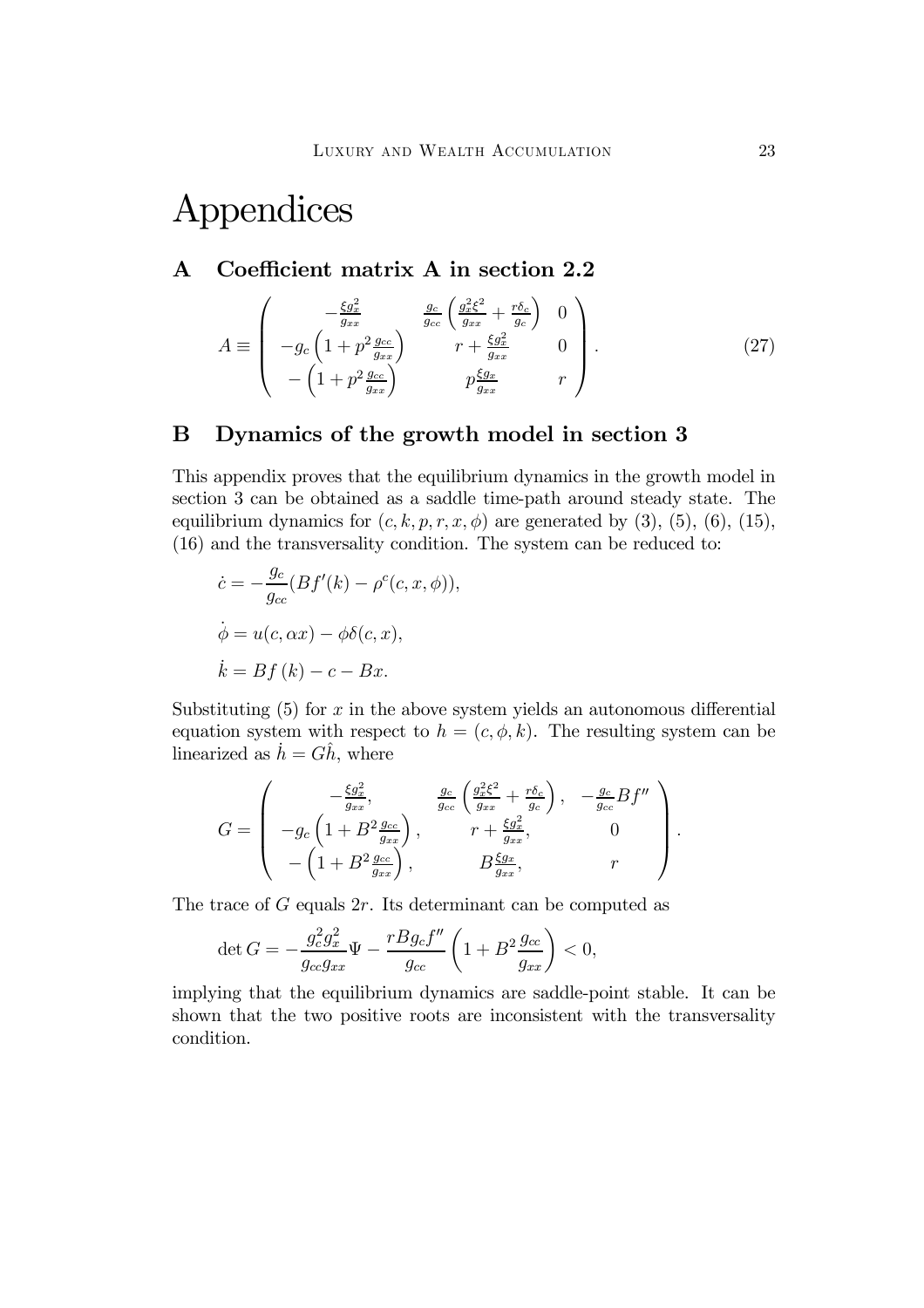## C Dynamics of the two-country model in section 4

With the steady-state equilibrium being given above, the local dynamic system for  $m \equiv (c, \phi, \phi^*, b)$  can be obtained as

$$
\dot{m}(t) = D\hat{m}(t);
$$
\n
$$
D = \begin{pmatrix}\n-\frac{\xi g_x^2}{g_{xx}} & \frac{g_c}{2g_{cc}} \left(\frac{g_x^2 \xi^2}{g_{xx}} + \frac{r \delta_c}{g_c}\right) & -\frac{g_c}{2g_{cc}} \left(\frac{g_x^2 \xi^2}{g_{xx}} + \frac{r \delta_c}{g_c}\right) & 0 \\
-g_c \left(1 + p^2 \frac{g_{cc}}{g_{xx}}\right) & r + \frac{\xi g_x^2}{2g_{xx}} & -\frac{\xi g_x^2}{2g_{xx}} & 0 \\
g_c \left(1 + p^2 \frac{g_{cc}}{g_{xx}}\right) & -\frac{\xi g_x^2}{2g_{xx}} & r + \frac{\xi g_x^2}{2g_{xx}} & 0 \\
-(1 + p^2 \frac{g_{cc}}{g_{xx}}) & p \frac{\xi g_x}{2g_{xx}} & -p \frac{\xi g_x}{2g_{xx}} & r\n\end{pmatrix}.
$$
\n(28)

The linear system can be reduced in the form of a block-structure by using the difference  $\phi^-$  of the two countries' welfare levels and their average  $\phi^{+,13}$ 

$$
\phi^{-} = \frac{\phi - \phi^{*}}{2}, \phi^{+} = \frac{\phi + \phi^{*}}{2}, \tag{29}
$$

as, for  $h \equiv (c, \phi^-, b, \phi^+),$ 

$$
\dot{h}(t) = H\hat{h}(t): \nH = \begin{pmatrix} A & 0 \\ 0 & r \end{pmatrix},
$$
\n(30)

where  $\tilde{A}$  is matrix (27) describing the local dynamics for individuals' optimal consumption in section 2. As can easily be seen,  $H$  has three positive roots and one negative root and the negative root is the same as  $\omega$  in section 2.<sup>14</sup> The resultant equilibrium path is also very similar to that obtained in (12):

$$
\dot{b}(t) = \omega \hat{b}(t), \ \hat{b}(0) = b_0 - \bar{b},
$$
  

$$
\hat{c}(t) = -\hat{c}^*(t) = \frac{g_x^2}{(g_{xx} + p^2 g_{cc})} \left\{ \frac{g_{xx}(r - \omega)}{g_x^2} + \xi \right\} \hat{b}(t),
$$
  

$$
\hat{x}(t) = -\hat{x}^*(t) = \frac{g_x g_c}{(g_{xx} + p^2 g_{cc})} \left\{ \frac{g_{cc}(r - \omega)}{g_c^2} - \xi \right\} \hat{b}(t),
$$
  

$$
\hat{\phi}(t) = -\hat{\phi}^* = g_c \hat{b}(t).
$$

13For this procedure, see Aoki (1981).

<sup>14</sup>The magnitude of  $\omega$  is different from that in section 2 because the points at which  $\omega$ is evaluated are different.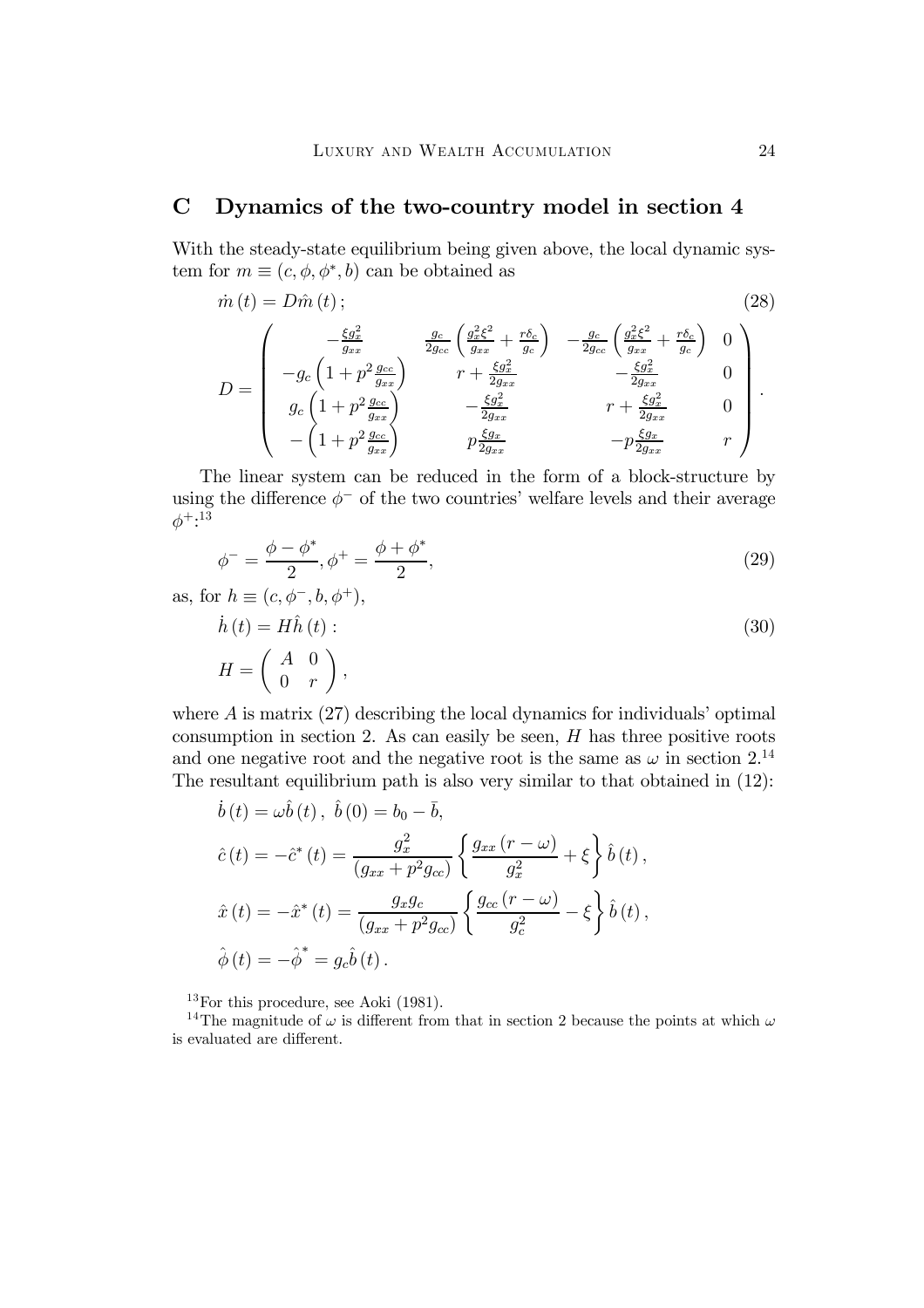## References

Aoki, M., 1981, Dynamic Analysis of Open Economies (New York: Academic Press).

Attanasio, O. and G. Weber, 1995, Is consumption growth consistent with intertemporal optimization? Evidence from consumer expenditure survey, Journal of Political Economy 103, 1121-1157.

Baland, J.-M. and D. Ray, 1991, Why does asset inequality affect unemployment? A study of the demand composition problem, Journal of Development Economics 35, 69-92.

Becker, R.A. and I. Zilcha, 1997, Stationary Ramsey equilibria under uncertainty, Journal of Economic Theory 75, 122-140.

Besley, T., 1989, A definition of luxury and necessity for cardinal utility functions, The Economic Journal 99, 844-849.

Blundell, R., M. Browning, and C. Meghir, 1994, Consumer demand and the life-cycle allocation of household expenditures, Review of Economic Studies 61, 57-80.

Browning, M. and Crossley T.F., 2000, Luxuries are easier to postpone: A proof, Journal of Political Economy 108, 1022-1026.

Buiter, W.H., 1981, Time preference and international lending and borrowing in an overlapping-generations model, Journal of Political Economy 89, 769-797.

Brewer, A., 1998, Luxury and economic development: David Hume and Adam Smith, Scottish Journal of Political Economy 45, 78-98.

Clarida, R.H., 1990, International lending and borrowing in a stochastic stationary equilibrium, International Economic Review 31, 543-558.

Cole, H.L., G.J. Mailath, and A. Postlewaite, 1992, Social norms, saving behavior, and growth, Journal of Political Economy 100, 1092-1125.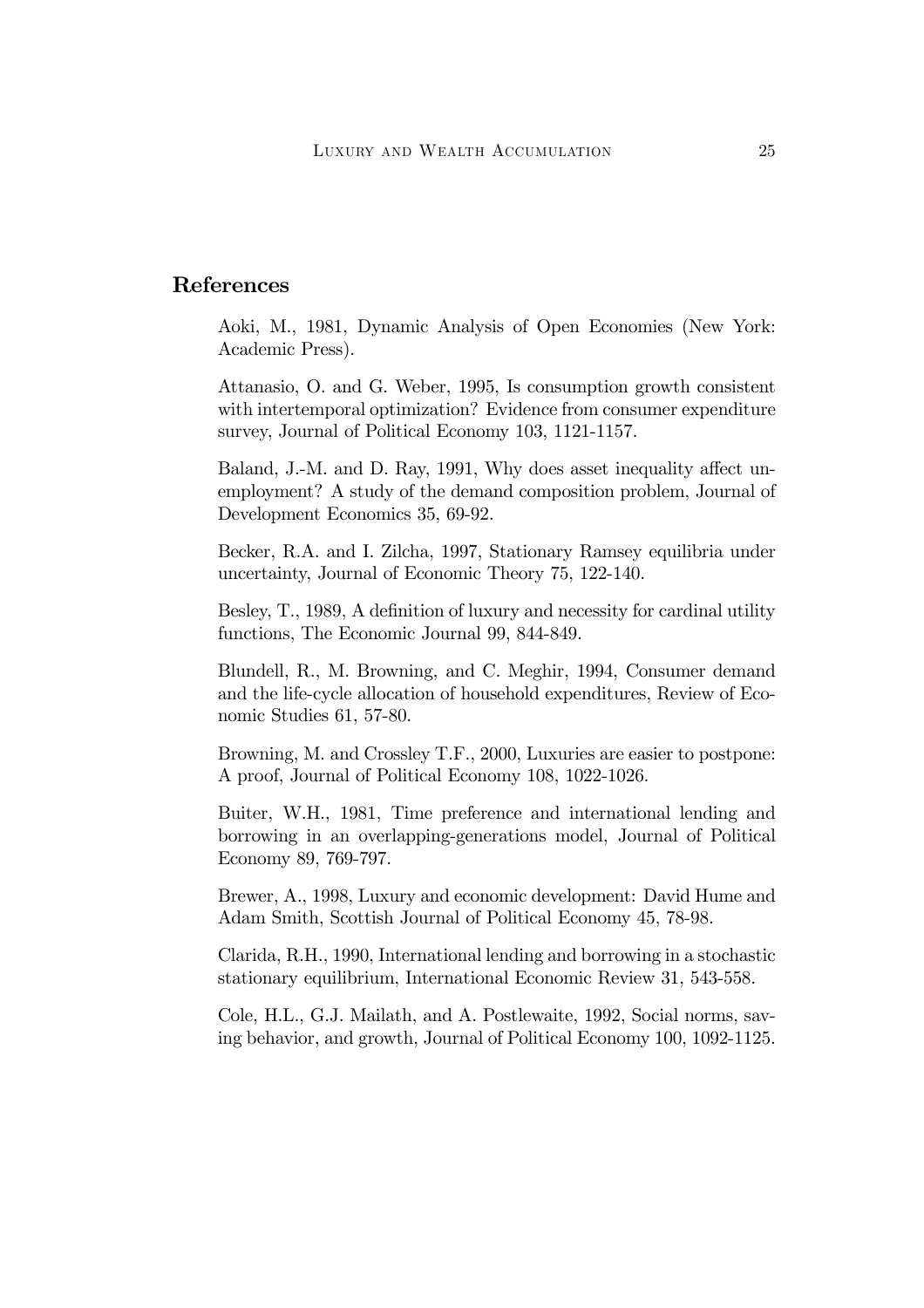Corneo, G. and O. Jeanne, 1999, Social organization in an endogenous growth model, International Economic Review 40, 711-710.

Deaton, A. and J. Muellbauer, 1983, Economics and Consumer Behavior (New York: Cambridge University Press).

Devereux, M. and S. Shi, 1991, Capital accumulation and the current account in a two-country model, Journal of International Economics 30, 1-25.

Epstein, L.G., 1987, A simple dynamic general equilibrium model, Journal of Economic Theory 41, 68-95.

Epstein, L.G., J. Ham, and S.E. Zin, 1988, Consumption, labor supply and portfolio choice with time and state nonseparable utility, unpublished paper, University of Toronto.

Epstein, L.G. and J.A. Hynes, 1983, The rate of time preference and dynamic economic analysis, Journal of Political Economy 91, 611-625.

Frenkel, J.A. and A. Razin, 1992, Fiscal Policies and the World Economy, 2nd ed., (Cambridge: The MIT Press).

Hamermesh, D.S., 1982, Social insurance and consumption: An empirical inquiry, American Economic Review 72, 101-113.

Ikeda, S., 2001, Weakly non-separable preferences and the Harberger-Laursen-Metzler effect, Canadian Journal of Economics 34, 290-307.

Judd, K.L., 1985, Redistributive taxation in a simple perfect foresight model, Journal of Public Economics 28, 59-83.

Lucas, R. and N. Stokey, 1984, Optimal growth with many consumers, Journal of Economic Theory 32, 139-171.

Mason, R., 1998, The Economics of Conspicuous Consumption (Cheltenham, UK: Edward Elgar).

Obstfeld, M., 1990, Intertemporal dependence, impatience, and dynamics, Journal of Monetary Economics 26, 45-76.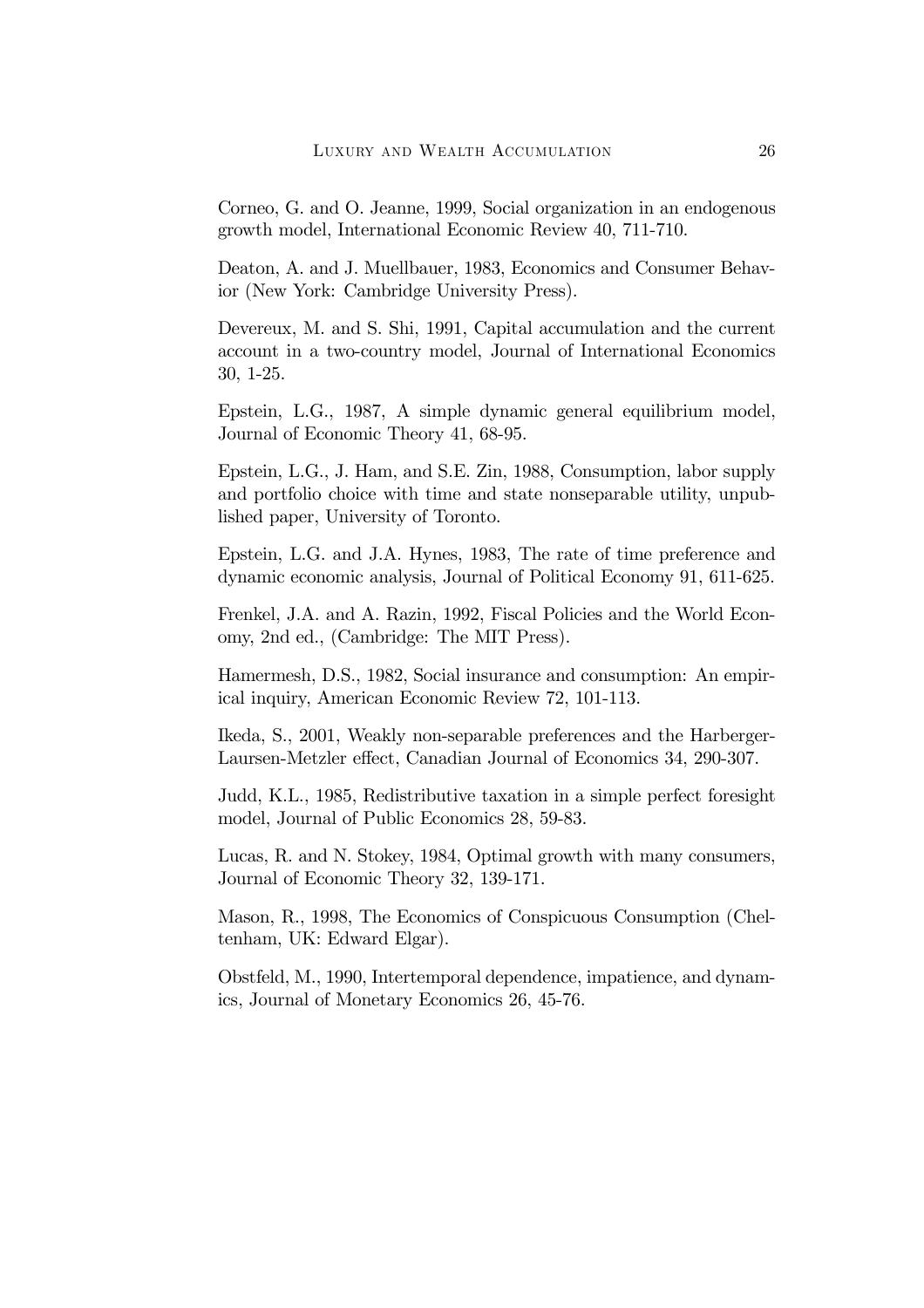Obstfeld, M. and K. Rogoff, 1996, Foundations of International Macroeconomics (Massachusetts: The MIT Press).

Parker, J.A., 1999, The reaction of household consumption to predictable changes in social security taxes, American Economic Review 89, 959-973.

Ramsey, F., 1928, A mathematical theory of saving, Economic Journal 38, 543-559.

Shi, S., 1994, Weakly nonseparable preference and distortionary taxes in a small open economy, International Economic Review 35, 411-428.

Uzawa, H., 1968, Time preference, the consumption function and optimal asset holdings, in: J.N. Wolfe, ed., Value Capital and Growth: Papers in Honour of Sir John Hicks (Chicago: Aldine).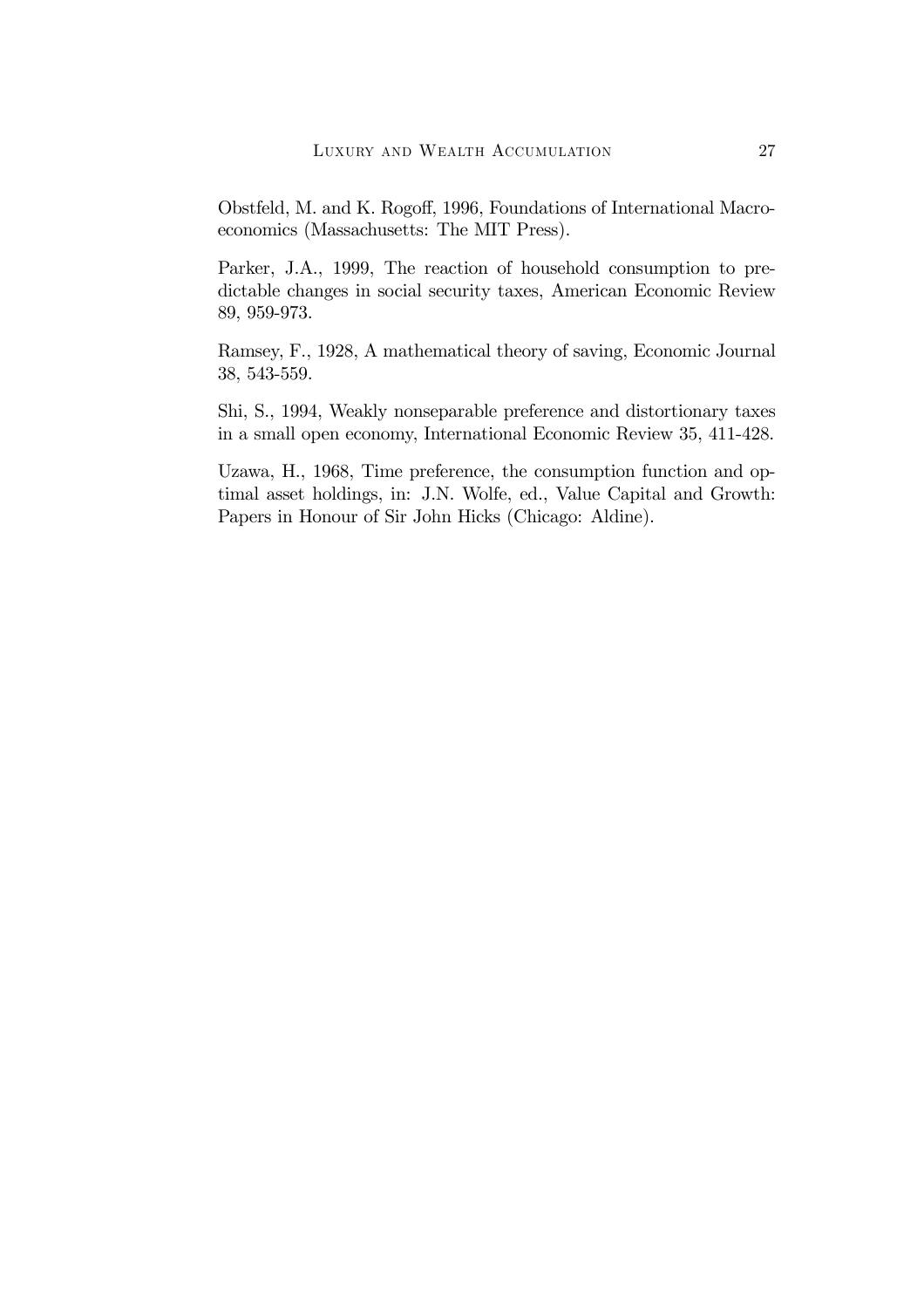

Figure 1. Optimum Consumption Plan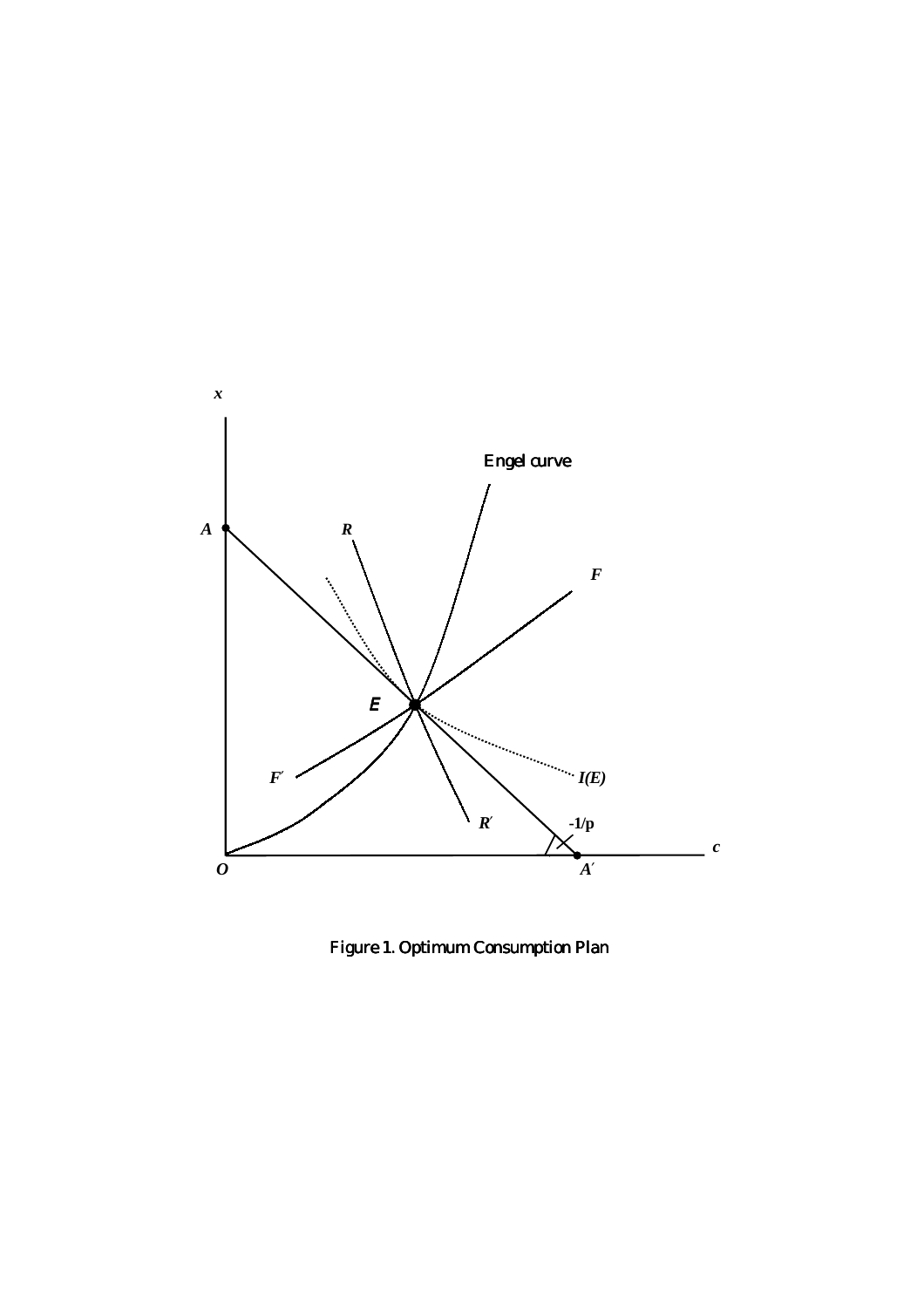

Figure 2. Quasi-Luxury Preference and Optimum Wealth Accumulation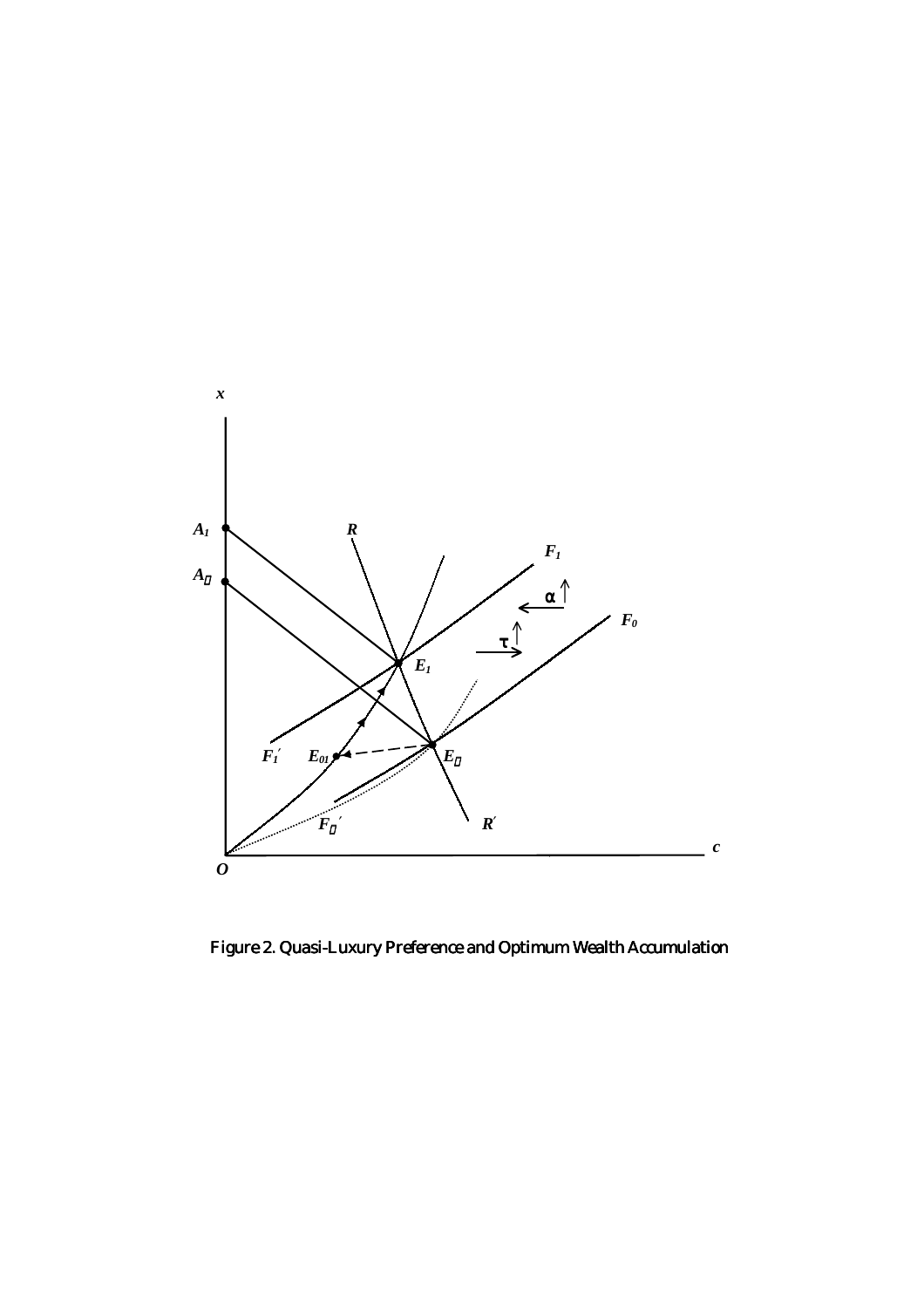

Figure 3. Two-Country Equilibrium